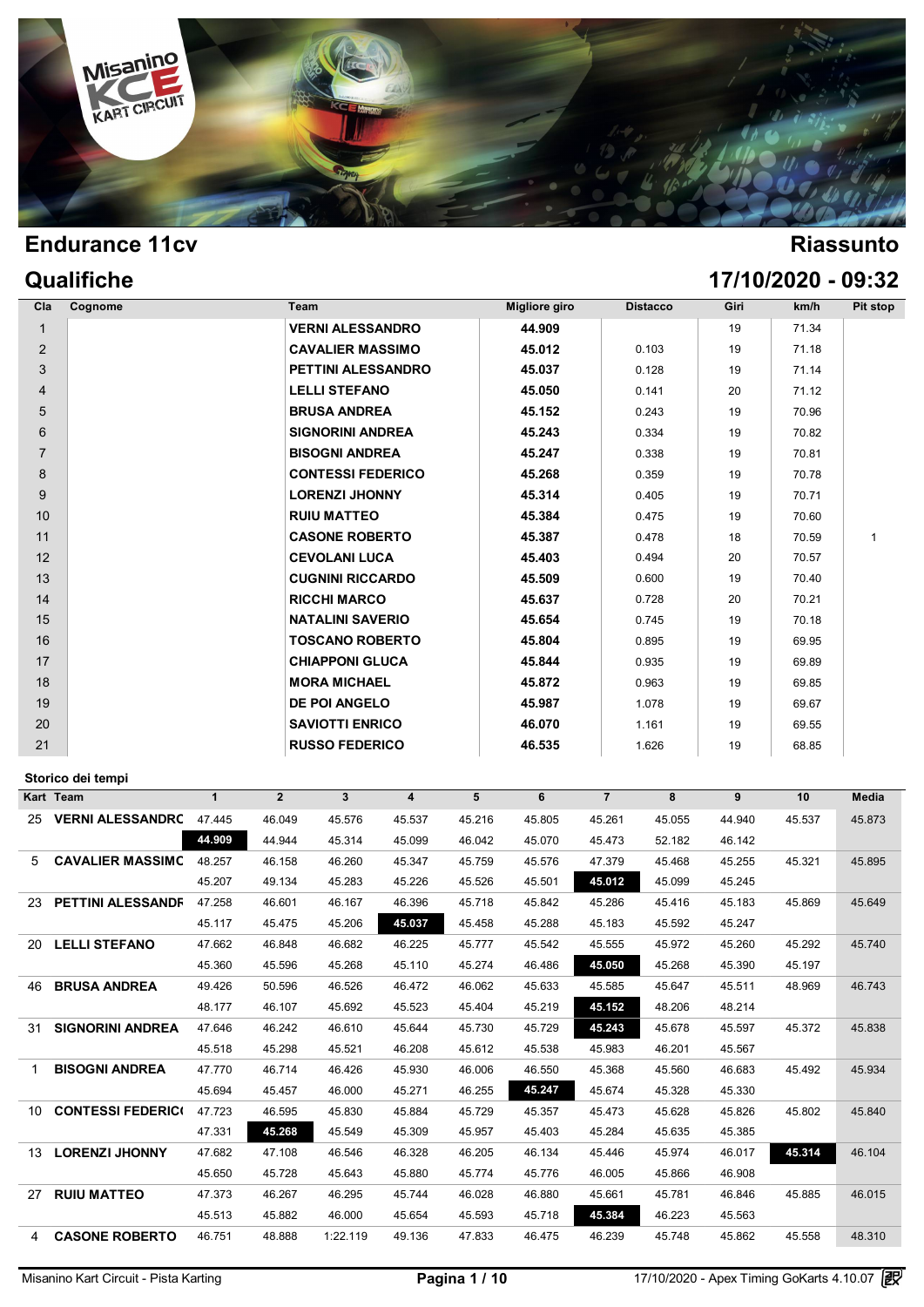

|                 | <b>Kart Team</b>        | 1      | $\overline{2}$ | 3      | 4      | 5      | 6      | $\overline{7}$ | 8      | 9      | 10     | Media  |
|-----------------|-------------------------|--------|----------------|--------|--------|--------|--------|----------------|--------|--------|--------|--------|
|                 |                         | 45.736 | 45.780         | 45.571 | 45.387 | 45.731 | 45.634 | 45.713         | 45.425 |        |        |        |
| 7               | <b>CEVOLANI LUCA</b>    | 51.564 | 47.534         | 47.001 | 46.725 | 46.049 | 46.004 | 46.519         | 45.586 | 45.467 | 45.628 | 46.754 |
|                 |                         | 45.403 | 45.410         | 45.459 | 47.795 | 52.272 | 47.148 | 45.751         | 45.780 | 46.249 | 45.752 |        |
| 14              | <b>CUGNINI RICCARDO</b> | 49.303 | 47.983         | 47.030 | 46.693 | 46.676 | 47.156 | 46.554         | 46.494 | 46.754 | 46.320 | 46.648 |
|                 |                         | 46.248 | 46.776         | 46.493 | 46.017 | 46.200 | 45.509 | 45.896         | 45.933 | 46.284 |        |        |
| 26              | <b>RICCHI MARCO</b>     | 51.201 | 47.363         | 47.172 | 46.505 | 46.047 | 46.188 | 46.065         | 45.852 | 45.980 | 45.931 | 46.372 |
|                 |                         | 45.857 | 45.778         | 46.004 | 45.946 | 45.794 | 45.637 | 45.949         | 46.153 | 45.918 | 46.109 |        |
| 22              | <b>NATALINI SAVERIO</b> | 48.074 | 47.164         | 46.462 | 46.512 | 46.323 | 46.882 | 46.541         | 48.607 | 45.949 | 45.883 | 46.459 |
|                 |                         | 46.055 | 45.944         | 45.927 | 46.093 | 45.654 | 45.696 | 46.019         | 46.943 | 46.009 |        |        |
| 32              | <b>TOSCANO ROBERTC</b>  | 48.581 | 47.183         | 47.073 | 47.272 | 47.443 | 46.207 | 46.549         | 46,000 | 45.986 | 46.038 | 46.754 |
|                 |                         | 45.804 | 46.715         | 46.332 | 46.317 | 49.649 | 46.316 | 46.201         | 46.082 | 46.580 |        |        |
| 9               | <b>CHIAPPONI GLUCA</b>  | 48.536 | 47.645         | 47.128 | 46.934 | 46.214 | 46.453 | 46.506         | 45.875 | 46.186 | 45.862 | 46.535 |
|                 |                         | 45.844 | 46.245         | 46.545 | 46.235 | 46.507 | 46.164 | 46.405         | 46.452 | 46.447 |        |        |
| 12 <sup>°</sup> | <b>MORA MICHAEL</b>     | 47.396 | 47.236         | 46.303 | 45.922 | 46.647 | 45.977 | 45.880         | 45.872 | 45.974 | 45.889 | 46.514 |
|                 |                         | 46.168 | 46.193         | 49.341 | 45.998 | 45.984 | 47.826 | 46.086         | 47.065 | 46.015 |        |        |
| 16              | <b>DE POI ANGELO</b>    | 48.756 | 47.167         | 47.684 | 46.660 | 46.952 | 48.218 | 46.611         | 46.960 | 46.783 | 46.349 | 46.879 |
|                 |                         | 46.172 | 46.481         | 47.174 | 46.351 | 46.320 | 46.339 | 45.987         | 47.038 | 46.707 |        |        |
| 30              | <b>SAVIOTTI ENRICO</b>  | 48.473 | 47.726         | 47.136 | 46.764 | 47.554 | 46.822 | 46.877         | 46.629 | 46.070 | 46.394 | 46.792 |
|                 |                         | 46.213 | 46.269         | 46.633 | 46.319 | 46.876 | 46.312 | 46.771         | 46.689 | 46.524 |        |        |
| 28              | <b>RUSSO FEDERICO</b>   | 54.698 | 48.630         | 47.994 | 47.757 | 47.409 | 47.180 | 46.923         | 46.984 | 47.340 | 47.195 | 47.640 |
|                 |                         | 47.154 | 47.304         | 46.927 | 46.746 | 46.858 | 47.485 | 46.535         | 46.999 | 47.049 |        |        |

## **Finale 17/10/2020 - 09:53**

| Cla            | Team                      | Giri | Tempo       | <b>Distacco</b> | Interv. | km/h  | Migliore giro Pit stop |   | Pena |
|----------------|---------------------------|------|-------------|-----------------|---------|-------|------------------------|---|------|
| $\mathbf{1}$   | <b>VERNI ALESSANDRO</b>   | 101  | 1:20:29.011 |                 |         | 67.01 | 44.920                 | 3 |      |
| 2              | <b>CONTESSI FEDERICO</b>  | 101  | 1:21:04.265 | 35.254          | 35.254  | 66.53 | 45.041                 | 3 |      |
| 3              | <b>SIGNORINI ANDREA</b>   | 101  | 1:21:04.558 | 35.547          | 0.293   | 66.52 | 44.722                 | 3 |      |
| 4              | <b>LELLI STEFANO</b>      | 101  | 1:21:10.884 | 41.873          | 6.326   | 66.44 | 44.940                 | 3 |      |
| 5              | <b>BISOGNI ANDREA</b>     | 101  | 1:21:11.463 | 42.452          | 0.579   | 66.43 | 45.102                 | 3 |      |
| 6              | <b>CEVOLANI LUCA</b>      | 100  | 1:20:33.428 | 1 Giro          | 1 Giro  | 66.29 | 44.978                 | 3 |      |
| $\overline{7}$ | <b>RICCHI MARCO</b>       | 100  | 1:20:38.052 | 1 Giro          | 4.624   | 66.23 | 45.073                 | 3 |      |
| 8              | <b>RUIU MATTEO</b>        | 100  | 1:20:40.431 | 1 Giro          | 2.379   | 66.19 | 45.064                 | 3 |      |
| 9              | <b>CAVALIER MASSIMO</b>   | 100  | 1:20:44.586 | 1 Giro          | 4.155   | 66.14 | 44.869                 | 3 |      |
| 10             | <b>MORA MICHAEL</b>       | 100  | 1:20:45.855 | 1 Giro          | 1.269   | 66.12 | 45.241                 | 3 |      |
| 11             | <b>CASONE ROBERTO</b>     | 100  | 1:20:48.059 | 1 Giro          | 2.204   | 66.09 | 45.146                 | 3 |      |
| 12             | <b>PETTINI ALESSANDRO</b> | 100  | 1:20:48.425 | 1 Giro          | 0.366   | 66.08 | 44.889                 | 3 | 1 G. |
| 13             | <b>LORENZI JHONNY</b>     | 100  | 1:20:56.257 | 1 Giro          | 7.832   | 65.98 | 45.269                 | 3 |      |
| 14             | <b>BRUSA ANDREA</b>       | 100  | 1:20:57.046 | 1 Giro          | 0.789   | 65.97 | 45.036                 | 3 |      |
| 15             | <b>CUGNINI RICCARDO</b>   | 100  | 1:20:58.756 | 1 Giro          | 1.710   | 65.94 | 45.204                 | 3 |      |
| 16             | <b>CHIAPPONI GLUCA</b>    | 100  | 1:21:10.373 | 1 Giro          | 11.617  | 65.79 | 45.186                 | 3 |      |
| 17             | <b>NATALINI SAVERIO</b>   | 99   | 1:20:46.424 | 2 Giri          | 1 Giro  | 65.45 | 45.216                 | 3 |      |
| 18             | <b>DE POI ANGELO</b>      | 99   | 1:20:54.386 | 2 Giri          | 7.962   | 65.34 | 45.459                 | 3 |      |
| 19             | <b>RUSSO FEDERICO</b>     | 98   | 1:20:37.633 | 3 Giri          | 1 Giro  | 64.91 | 45.532                 | 3 |      |
| 20             | <b>SAVIOTTI ENRICO</b>    | 98   | 1:20:37.771 | 3 Giri          | 0.138   | 64.90 | 45.557                 | 3 |      |
| 21             | <b>TOSCANO ROBERTO</b>    | 98   | 1:20:40.271 | 3 Giri          | 2.500   | 64.87 | 45.798                 | 3 |      |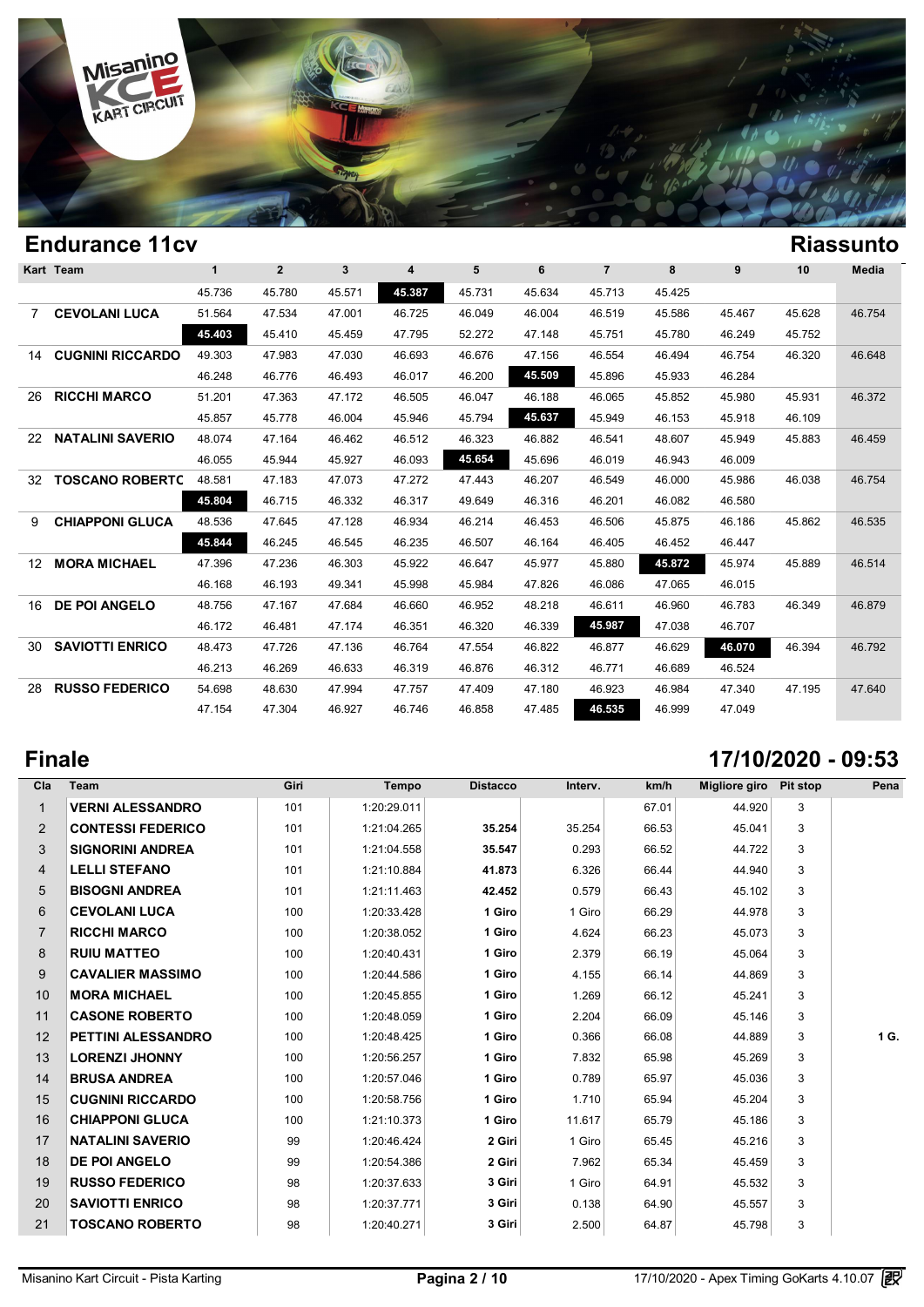

|    | Storico dei tempi       |              |                |              |        |          |        |                |          |          |        |        |
|----|-------------------------|--------------|----------------|--------------|--------|----------|--------|----------------|----------|----------|--------|--------|
|    | Kart Team               | $\mathbf{1}$ | $\overline{2}$ | $\mathbf{3}$ | 4      | 5        | 6      | $\overline{7}$ | 8        | 9        | 10     | Media  |
|    | 25 VERNI ALESSANDRC     | 45.712       | 45.489         | 45.281       | 45.208 | 45.179   | 45.219 | 45.096         | 45.041   | 45.316   | 45.340 | 47.544 |
|    |                         | 45.215       | 45.123         | 45.386       | 45.251 | 45.114   | 45.282 | 45.039         | 45.173   | 45.008   | 45.127 |        |
|    |                         | 45.347       | 45.296         | 45.106       | 44.974 | 45.165   | 45.076 | 45.291         | 2:00.440 | 46.066   | 45.216 |        |
|    |                         | 45.412       | 45.211         | 45.237       | 45.150 | 45.159   | 45.665 | 45.420         | 45.194   | 45.195   | 44.992 |        |
|    |                         | 45.133       | 45.334         | 45.015       | 45.218 | 44.948   | 45.161 | 44.956         | 45.227   | 45.060   | 45.290 |        |
|    |                         | 45.033       | 2:00.765       | 45.753       | 45.056 | 45.305   | 45.275 | 44.920         | 45.192   | 44.937   | 45.277 |        |
|    |                         | 44.981       | 45.090         | 45.266       | 45.219 | 45.080   | 44.977 | 45.101         | 45.335   | 45.011   | 45.222 |        |
|    |                         | 45.077       | 45.094         | 45.062       | 45.060 | 45.123   | 45.471 | 45.009         | 45.100   | 2:00.398 | 46.228 |        |
|    |                         | 45.679       | 45.491         | 45.747       | 45.417 | 45.474   | 45.502 | 45.372         | 45.455   | 45.669   | 46.005 |        |
|    |                         | 45.265       | 45.180         | 45.387       | 45.971 | 45.361   | 45.184 | 45.448         | 45.162   | 45.579   | 47.126 |        |
|    | 10 CONTESSI FEDERICO    | 52.091       | 46.099         | 45.606       | 45.220 | 45.135   | 45.395 | 45.199         | 45.467   | 45.632   | 45.280 | 47.892 |
|    |                         | 45.421       | 45.149         | 45.414       | 46.007 | 45.685   | 45.163 | 45.430         | 45.127   | 45.324   | 46.535 |        |
|    |                         | 45.863       | 45.218         | 45.136       | 45.398 | 45.291   | 45.098 | 45.132         | 45.252   | 2:04.645 | 46.511 |        |
|    |                         | 45.769       | 45.623         | 45.407       | 45.526 | 45.588   | 45.573 | 45.388         | 45.563   | 45.439   | 45.433 |        |
|    |                         | 45.586       | 45.445         | 46.075       | 46.151 | 45.375   | 45.586 | 45.792         | 45.532   | 45.581   | 45.471 |        |
|    |                         | 2:02.400     | 46.119         | 45.437       | 45.583 | 45.339   | 45.510 | 45.617         | 45.655   | 45.363   | 45.542 |        |
|    |                         | 45.618       | 45.446         | 45.426       | 45.305 | 45.041   | 45.246 | 45.431         | 45.309   | 45.325   | 45.287 |        |
|    |                         | 45.354       | 45.305         | 45.449       | 45.238 | 45.261   | 45.273 | 45.647         | 2:02.801 | 46.191   | 45.306 |        |
|    |                         | 45.238       | 45.261         | 45.371       | 45.252 | 46.475   | 45.794 | 45.411         | 45.517   | 45.554   | 45.261 |        |
|    |                         | 45.267       | 45.249         | 45.719       | 45.413 | 45.258   | 46.074 | 46.268         | 45.569   | 45.462   | 45.858 |        |
|    |                         | 46.171       |                |              |        |          |        |                |          |          |        |        |
| 31 | <b>SIGNORINI ANDREA</b> | 52.377       | 46.129         | 45.842       | 45.445 | 45.396   | 45.484 | 45.498         | 45.515   | 45.336   | 45.610 | 47.896 |
|    |                         | 45.383       | 45.558         | 45.577       | 45.399 | 45.673   | 45.380 | 45.450         | 45.438   | 45.607   | 45.750 |        |
|    |                         | 2:03.881     | 49.020         | 46.463       | 46.180 | 46.367   | 47.103 | 46.015         | 47.117   | 45.551   | 46.490 |        |
|    |                         | 46.103       | 45.728         | 45.730       | 45.553 | 45.692   | 45.458 | 45.438         | 45.368   | 45.726   | 45.537 |        |
|    |                         | 45.480       | 45.658         | 45.657       | 45.708 | 2:04.296 | 46.381 | 45.403         | 45.218   | 45.457   | 45.260 |        |
|    |                         | 45.211       | 45.079         | 44.939       | 45.166 | 45.151   | 45.344 | 45.074         | 44.983   | 46.907   | 45.155 |        |
|    |                         | 45.053       | 45.022         | 45.143       | 44.957 | 45.215   | 45.471 | 44.964         | 45.301   | 44.971   | 45.077 |        |
|    |                         | 44.878       | 45.149         | 45.003       | 44.898 | 45.125   | 45.225 | 2:03.423       | 45.655   | 44.903   | 45.010 |        |
|    |                         | 44.764       | 44.866         | 45.329       | 45.719 | 44.964   | 45.062 | 45.013         | 44.802   | 46.021   | 44.944 |        |
|    |                         | 44.798       | 45.070         | 44.769       | 44.722 | 44.842   | 45.714 | 46.612         | 45.600   | 45.442   | 45.924 |        |
|    |                         | 46.216       |                |              |        |          |        |                |          |          |        |        |
|    | 20 LELLI STEFANO        | 51.183       | 46.148         | 45.535       | 45.645 | 45.662   | 45.311 | 45.264         | 45.551   | 45.229   | 45.730 | 47.965 |
|    |                         | 45.275       | 45.253         | 45.658       | 45.704 | 46.523   | 45.217 | 45.686         | 45.521   | 45.593   | 45.842 |        |
|    |                         | 45.657       | 45.466         | 44.940       | 45.635 | 45.243   | 45.124 | 45.114         | 2:02.488 | 46.309   | 46.014 |        |
|    |                         | 45.738       | 45.672         | 45.467       | 45.583 | 45.772   | 45.472 | 45.425         | 45.577   | 45.464   | 45.488 |        |
|    |                         | 45.504       | 45.663         | 45.593       | 46.268 | 45.729   | 45.433 | 2:01.568       | 46.723   | 45.756   | 45.636 |        |
|    |                         | 45.889       | 45.800         | 45.654       | 46.063 | 45.464   | 45.450 | 45.736         | 45.714   | 45.643   | 45.516 |        |
|    |                         | 45.479       | 45.708         | 45.337       | 45.778 | 46.057   | 45.625 | 45.549         | 45.600   | 45.632   | 45.852 |        |
|    |                         | 45.582       | 45.798         | 2:01.610     | 46.191 | 45.539   | 45.519 | 45.536         | 45.691   | 45.589   | 45.445 |        |
|    |                         | 45.536       | 45.472         | 45.698       | 46.293 | 45.555   | 45.467 | 45.648         | 45.676   | 46.068   | 45.629 |        |
|    |                         | 46.066       | 46.174         | 45.643       | 45.493 | 45.546   | 45.523 | 45.770         | 45.524   | 45.358   | 45.737 |        |
|    |                         | 45.497       |                |              |        |          |        |                |          |          |        |        |
| 1  | <b>BISOGNI ANDREA</b>   | 51.621       | 46.901         | 46.168       | 45.315 | 45.532   | 45.564 | 45.471         | 45.474   | 45.202   | 45.442 | 47.961 |
|    |                         | 45.556       | 45.394         | 45.691       | 45.689 | 46.251   | 45.494 | 45.786         | 45.523   | 45.544   | 45.796 |        |
|    |                         | 45.714       | 45.674         | 2:03.878     | 48.556 | 46.429   | 47.190 | 45.812         | 47.214   | 45.476   | 45.890 |        |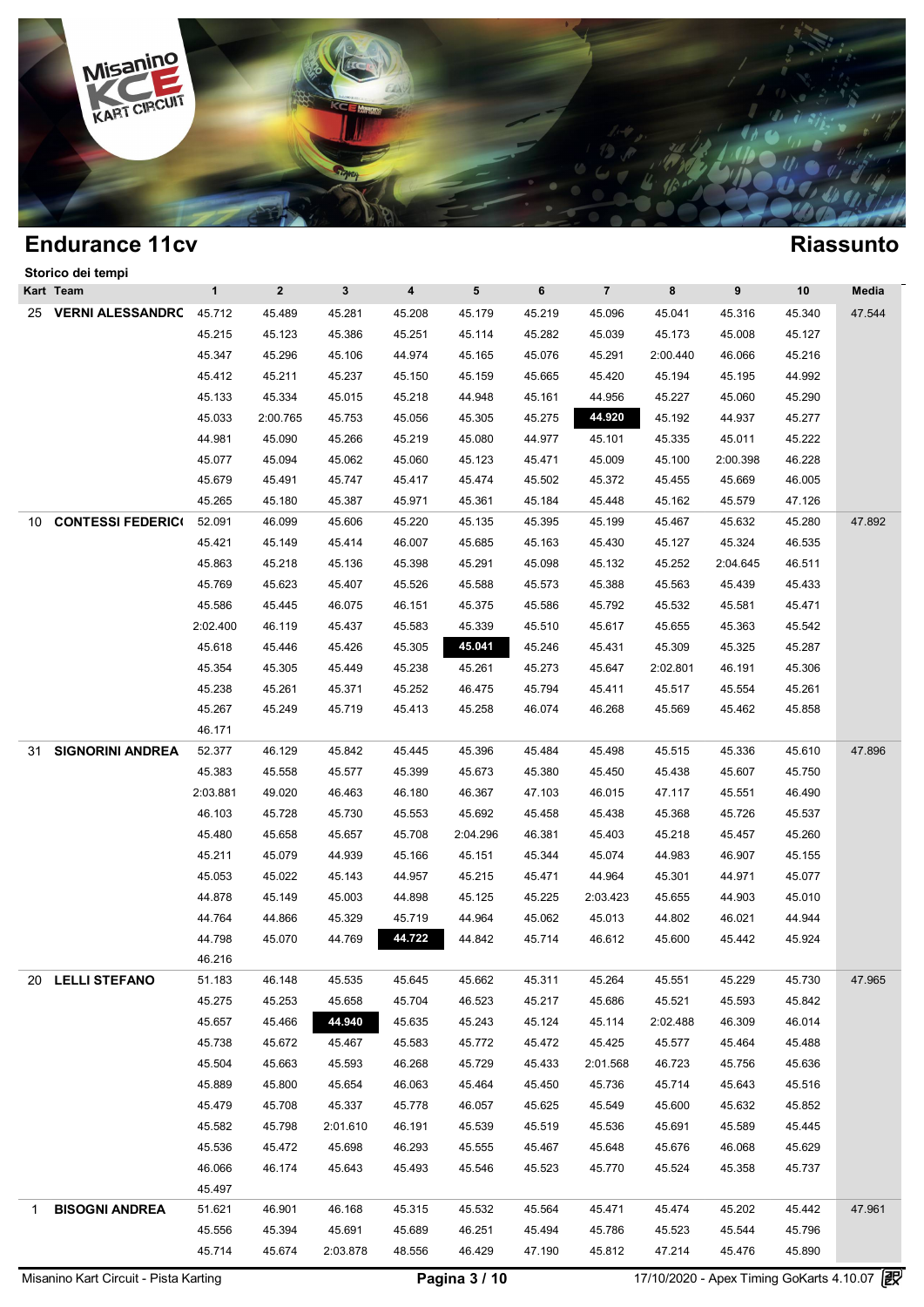

### **Endurance 11cv Riassunto Kart Team 1 2 3 4 5 6 7 8 9 10 Media** 1 2 3 4 5 6 7 8 9 10<br>46.771 45.313 45.646 45.429 45.333 45.386 45.202 45.701 45.240 45.241 45.520 45.280 45.165 45.155 45.473 45.293 45.326 45.269 45.201 45.122 45.520 45.280 45.165 45.155 45.473 45.293 45.326 45.269 45.201 45.122<br>45.167 2:03.299 46.721 45.756 45.461 45.537 45.496 45.990 45.345 45.637 45.167 2:03.299 46.721 45.756 45.461 45.537 45.496 45.990 45.345 45.637<br>45.420 45.578 45.429 45.417 45.236 46.856 45.535 45.370 45.585 45.628 2:02.620 46.139 45.930 45.218 45.670 45.397 45.478 45.627 45.326 45.266 45.335 45.498 45.274 45.395 45.338 45.418 **45.102** 45.127 45.376 45.267 45.335 45.498 45.274 45.395 45.338 45.418 <mark>45.102</mark> 45.127 45.376 45.267<br>45.203 45.493 45.263 45.604 45.253 45.279 45.439 45.256 45.156 45.176 45.393 7 **CEVOLANI LUCA** 53.078 47.055 46.346 46.078 46.218 45.861 45.496 45.414 45.675 45.618 48.055 45.602 45.446 45.452 45.470 46.069 45.516 45.492 45.471 45.832 45.977 46.363 45.883 2:02.744 46.350 45.910 45.663 45.756 47.037 45.622 46.391 46.363 45.883 2:02.744 46.350 45.910 45.663 45.756 47.037 45.622 46.391<br>46.072 45.761 46.356 45.643 45.779 45.506 45.740 45.683 45.917 46.136 45.858 45.701 46.265 45.682 2:04.316 47.226 46.400 45.966 45.956 45.642 45.858 45.701 46.265 45.682 2:04.316 47.226 46.400 45.966 45.956 45.642<br>45.632 45.570 45.581 45.427 45.523 45.820 45.559 45.293 45.542 45.437 45.632 45.570 45.581 45.427 45.523 45.820 45.559 45.293 45.542 45.437<br>45.634 45.445 45.523 45.480 45.406 45.379 45.471 45.866 45.619 45.195 45.634 45.445 45.523 45.480 45.406 45.379 45.471 45.866 45.619 45.195<br>45.416 45.249 45.524 2:02.336 46.309 45.573 45.074 45.238 45.418 45.836 45.416 45.249 45.524 2:02.336 46.309 45.573 45.074 45.238 45.418 45.836<br>45.753 45.352 45.268 45.352 45.281 45.218 45.114 45.112 45.205 45.199 45.328 **44.978** 45.066 45.132 45.336 45.456 45.118 45.281 45.017 45.069 26 **RICCHI MARCO** 51.494 46.940 46.947 46.651 46.148 46.402 45.468 45.586 45.961 45.897 48.098 46.940 46.947 46.651 46.148 46.402 45.468 45.586 45.961 45.897<br>46.676 46.684 45.647 45.644 45.962 45.563 45.623 45.714 45.573 46.060 45.708 45.626 45.608 45.724 45.549 45.521 46.263 2:02.559 46.203 46.677 45.708 45.626 45.608 45.724 45.549 45.521 46.263 2:02.559 46.203 46.677<br>45.415 46.418 45.344 45.346 45.818 45.511 45.831 45.573 46.035 45.925 45.415 46.418 45.344 45.346 45.818 45.511 45.831 45.573 46.035 45.925<br>45.974 45.739 46.140 45.391 45.718 45.512 45.637 45.387 45.642 45.331 45.974 45.739 46.140 45.391 45.512 45.637 45.387 45.642 45.331<br>45.239 45.393 45.337 2:02.256 46.332 45.737 45.713 46.165 45.239 45.393 45.337 2:02.256 46.332 45.337 45.713 46.165 45.688 45.291<br>45.611 45.414 45.837 45.462 45.519 45.150 45.460 45.326 45.789 46.435 45.611 45.414 45.837 45.462 45.519 45.150 45.460 45.326 45.789 46.435<br>45.767 45.790 45.690 45.323 45.810 2:03.880 46.353 45.664 45.562 46.433 45.782 45.354 45.477 45.381 45.307 45.381 45.488 45.333 45.183 45.498 45.262 **45.073** 45.204 45.321 45.385 45.129 45.296 45.717 45.394 47.069 27 **RUIU MATTEO** 49.858 46.765 47.465 45.480 45.525 45.410 45.237 45.853 45.086 45.627 48.128 49.858 46.765 47.465 45.480 45.525 45.410 45.237 45.853 45.086 45.627<br>45.555 45.325 45.778 46.013 45.505 45.806 45.327 45.213 45.523 45.170 45.476 45.248 45.354 45.506 45.625 2:07.487 46.608 45.868 46.035 45.924 45.476 45.248 45.354 45.506 45.625 2:07.487 46.608 45.868 46.035 45.924<br>45.500 46.007 45.598 45.390 45.842 45.720 46.170 45.656 45.596 45.969 45.500 46.007 45.598 45.390 45.842 45.720 46.170 45.656 45.596 45.969<br>46.258 45.572 45.594 45.695 46.056 45.429 46.016 45.668 46.387 45.703 46.258 45.572 45.594 45.695 46.056 45.429 46.016 45.668 46.387 45.703<br>45.416 46.085 45.997 2:03.090 46.517 46.127 46.130 46.150 46.617 45.979 45.416 46.085 45.997 2:03.090 46.517 46.127 46.130 46.150 46.617 45.979<br>46.265 45.792 45.842 45.579 45.693 45.938 45.663 45.622 45.506 2:03.903 46.265 45.792 45.842 45.579 45.693 45.938 45.663 45.622 45.506 2:03.903<br>47.184 46.350 45.934 45.895 45.595 45.435 45.563 45.463 45.297 45.140 47.184 46.350 45.934 45.895 45.595 45.435 45.563 45.463 45.297 45.140<br>45.412 45.219 45.087 45.602 45.252 45.353 <u>45.582 45.136 45.306 45.289</u> 45.515 45.477 45.291 45.066 45.801 45.455 **45.064** 45.656 45.975 46.037 5 **CAVALIER MASSIMO** 46.383 45.586 45.361 45.520 45.176 45.473 45.376 45.123 45.293 45.319 48.145 46.383 45.586 45.361 45.520 45.176 45.473 45.376 45.123 45.293 45.319<br>45.177 45.715 46.085 45.317 45.435 45.806 45.639 45.231 45.470 45.263 45.647 45.613 45.276 45.156 2:16.522 47.259 46.169 46.110 46.138 45.855 45.647 45.613 45.276 45.156 2:16.522 47.259 46.169 46.110 46.138 45.855<br>45.779 47.190 47.040 45.707 45.489 45.909 46.042 45.543 45.693 45.681 46.009 45.684 45.649 2:05.092 48.015 45.735 45.621 45.822 45.890 45.851 45.519 45.552 45.590 45.544 45.569 45.747 45.427 45.506 45.388 45.521 45.519 45.552 45.590 45.569 45.747 45.427 45.506 45.388 45.521<br>45.191 45.430 45.577 46.158 45.678 45.306 45.727 45.720 45.851 45.692 45.392 45.395 2:03.880 46.082 45.210 45.445 45.436 45.720 45.851 45.692 45.392 45.395 2:03.880 46.082 45.210 45.445 45.436<br>45.325 45.381 45.344 45.370 45.476 45.498 45.567 45.316 45.488 45.374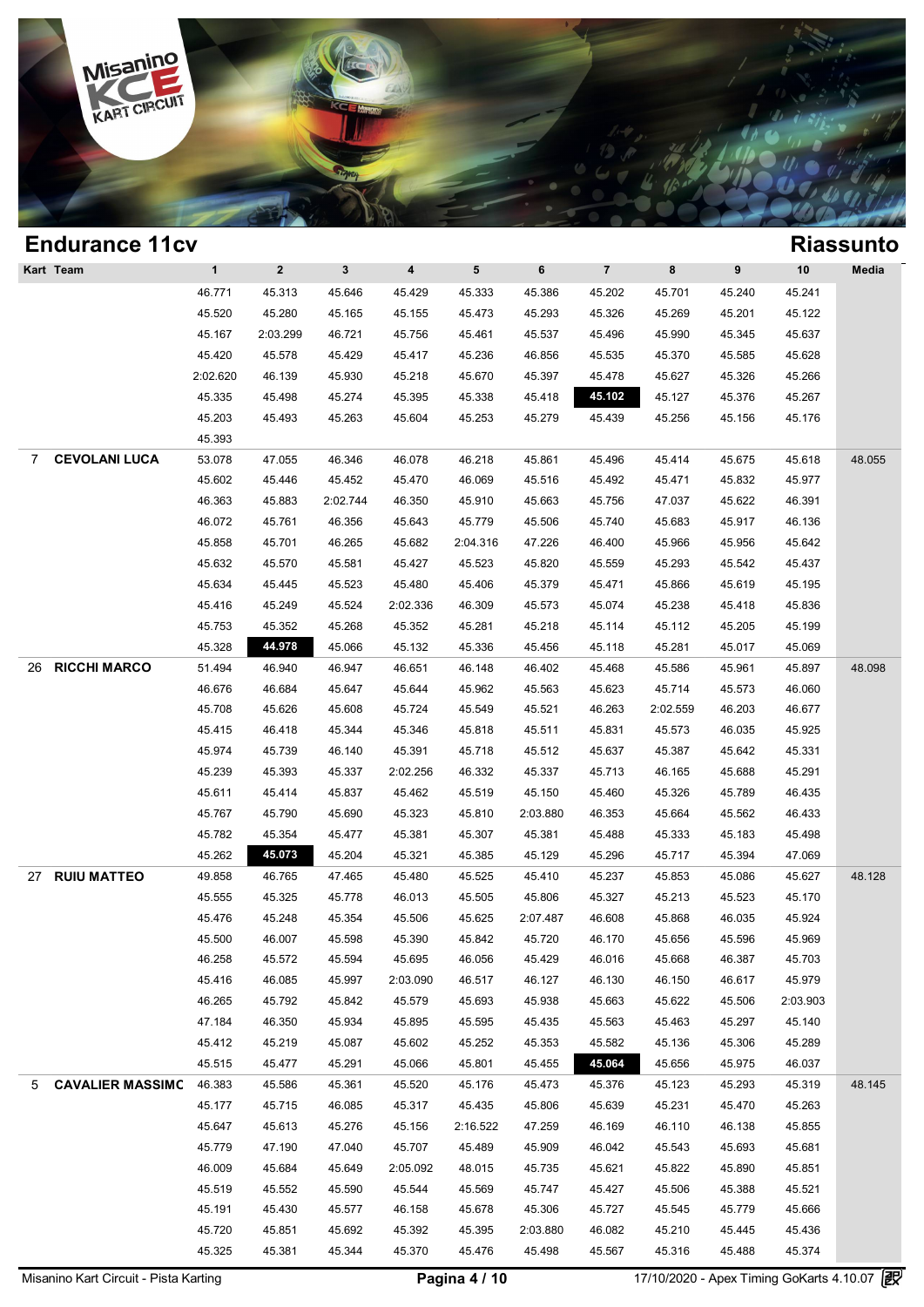

|    | Kart Team             | $\mathbf{1}$ | $\mathbf{2}$ | 3        | 4        | 5        | 6        | $\overline{7}$ | 8        | 9        | 10     | Media  |
|----|-----------------------|--------------|--------------|----------|----------|----------|----------|----------------|----------|----------|--------|--------|
|    |                       | 44.869       | 44.993       | 45.332   | 45.114   | 45.648   | 45.463   | 45.413         | 45.404   | 45.554   |        |        |
| 12 | <b>MORA MICHAEL</b>   | 51.726       | 46.974       | 47.106   | 46.173   | 46.261   | 45.722   | 45.374         | 45.492   | 45.744   | 45.670 | 48.162 |
|    |                       | 45.811       | 45.632       | 45.435   | 45.396   | 45.566   | 45.363   | 45.659         | 45.425   | 45.648   | 45.786 |        |
|    |                       | 46.436       | 45.679       | 45.681   | 46.121   | 46.523   | 45.536   | 2:03.698       | 47.188   | 45.538   | 47.019 |        |
|    |                       | 45.471       | 46.374       | 46.897   | 46.035   | 45.569   | 45.585   | 45.640         | 45.419   | 45.525   | 45.651 |        |
|    |                       | 45.410       | 45.290       | 45.870   | 45.489   | 46.589   | 45.530   | 45.437         | 45.449   | 45.506   | 45.393 |        |
|    |                       | 45.359       | 2:03.640     | 46.621   | 45.973   | 45.775   | 45.662   | 45.650         | 45.561   | 45.517   | 45.439 |        |
|    |                       | 45.345       | 45.868       | 45.710   | 45.586   | 45.938   | 45.455   | 45.533         | 45.301   | 45.319   | 45.827 |        |
|    |                       | 45.434       | 45.241       | 45.574   | 45.517   | 45.860   | 2:02.569 | 46.662         | 45.683   | 45.855   | 45.853 |        |
|    |                       | 45.753       | 45.477       | 45.680   | 45.659   | 45.721   | 45.855   | 45.839         | 45.749   | 45.725   | 45.871 |        |
|    |                       | 45.715       | 45.660       | 46.013   | 45.587   | 45.931   | 45.937   | 46.700         | 45.544   | 45.666   | 45.340 |        |
| 4  | <b>CASONE ROBERTO</b> | 54.210       | 47.941       | 46.141   | 45.619   | 45.986   | 46.288   | 46.701         | 45.974   | 45.628   | 45.303 | 48.199 |
|    |                       | 45.311       | 45.612       | 45.377   | 45.307   | 45.509   | 45.648   | 45.240         | 45.356   | 45.644   | 45.828 |        |
|    |                       | 45.475       | 45.665       | 45.626   | 46.145   | 2:00.828 | 47.936   | 47.360         | 46.063   | 45.599   | 46.655 |        |
|    |                       | 45.504       | 47.377       | 47.554   | 46.692   | 45.659   | 45.370   | 45.647         | 45.636   | 45.451   | 45.503 |        |
|    |                       | 45.793       | 45.751       | 45.620   | 45.597   | 2:03.953 | 46.633   | 45.790         | 46.265   | 45.640   | 45.997 |        |
|    |                       | 45.615       | 45.919       | 45.607   | 45.589   | 46.083   | 45.566   | 45.768         | 45.743   | 45.642   | 45.464 |        |
|    |                       | 45.697       | 45.836       | 45.980   | 45.704   | 45.726   | 46.046   | 46.034         | 45.629   | 45.432   | 46.820 |        |
|    |                       | 45.560       | 45.880       | 45.671   | 45.690   | 45.276   | 45.524   | 45.351         | 45.441   | 2:01.548 | 46.367 |        |
|    |                       | 46.036       | 45.790       | 45.524   | 45.815   | 46.882   | 45.858   | 45.403         | 45.300   | 46.491   | 45.337 |        |
|    |                       | 45.355       | 45.719       | 45.504   | 45.335   | 45.355   | 45.468   | 45.293         | 45.146   | 45.441   | 45.296 |        |
| 23 | PETTINI ALESSANDF     | 46.402       | 47.027       | 45.688   | 45.707   | 45.677   | 45.062   | 45.077         | 45.102   | 45.743   | 45.483 | 47.680 |
|    |                       | 45.374       | 45.125       | 45.185   | 45.364   | 45.230   | 45.089   | 45.068         | 45.493   | 45.312   | 45.272 |        |
|    |                       | 45.554       | 45.069       | 45.080   | 45.133   |          |          | 2:01.523       | 46.808   | 45.806   | 45.332 |        |
|    |                       |              |              |          |          | 2:01.536 | 46.560   |                |          | 44.889   |        |        |
|    |                       | 45.121       | 45.055       | 45.054   | 45.344   | 45.485   | 45.129   | 45.084         | 45.146   |          | 45.333 |        |
|    |                       | 45.306       | 45.044       | 45.081   | 45.130   | 44.952   | 45.194   | 45.132         | 45.100   | 45.134   | 45.081 |        |
|    |                       | 45.131       | 45.072       | 45.462   | 45.274   | 45.208   | 45.173   | 45.401         | 45.208   | 45.348   | 45.284 |        |
|    |                       | 45.542       | 45.487       | 45.166   | 45.305   | 45.122   | 45.361   | 45.353         | 45.263   | 45.109   | 45.232 |        |
|    |                       | 45.234       | 45.436       | 45.220   | 2:01.741 | 46.213   | 45.616   | 45.738         | 45.427   | 45.393   | 45.223 |        |
|    |                       | 45.996       | 45.414       | 45.057   | 45.120   | 46.783   | 45.854   | 45.282         | 45.292   | 45.872   | 45.415 |        |
|    |                       | 45.531       | 46.075       | 45.744   | 45.345   | 45.328   | 45.403   | 45.191         | 45.246   | 45.320   | 45.413 |        |
|    | 13 LORENZI JHONNY     | 51.809       | 46.892       | 46.391   | 45.853   | 45.512   | 45.492   | 45.592         | 45.330   | 46.079   | 45.596 | 48.284 |
|    |                       | 45.786       | 45.842       | 45.905   | 45.486   | 46.187   | 45.740   | 45.747         | 45.761   | 46.042   | 46.036 |        |
|    |                       | 45.652       | 45.909       | 2:02.612 | 47.064   | 45.984   | 46.532   | 46.782         | 47.320   | 45.812   | 46.056 |        |
|    |                       | 45.394       | 46.928       | 46.626   | 46.653   | 45.571   | 45.700   | 46.133         | 46.381   | 46.180   | 45.395 |        |
|    |                       | 45.269       | 45.582       | 45.534   | 45.717   | 45.810   | 45.680   | 2:03.907       | 47.236   | 46.039   | 45.700 |        |
|    |                       | 45.588       | 46.195       | 45.507   | 45.507   | 45.926   | 45.290   | 45.739         | 45.924   | 45.687   | 45.625 |        |
|    |                       | 45.512       | 46.098       | 45.495   | 45.806   | 45.843   | 45.562   | 45.575         | 45.576   | 45.567   | 46.292 |        |
|    |                       | 45.960       | 45.809       | 46.628   | 2:03.693 | 46.316   | 46.181   | 45.909         | 45.928   | 45.446   | 45.678 |        |
|    |                       | 45.907       | 45.648       | 45.851   | 45.894   | 45.736   | 45.735   | 46.077         | 45.851   | 45.690   | 45.536 |        |
|    |                       | 46.026       | 45.955       | 45.761   | 45.720   | 45.616   | 45.892   | 46.256         | 45.577   | 45.918   | 45.689 |        |
| 46 | <b>BRUSA ANDREA</b>   | 51.364       | 46.017       | 45.633   | 45.549   | 45.238   | 45.276   | 45.391         | 45.495   | 46.246   | 45.283 | 48.304 |
|    |                       | 45.188       | 45.244       | 45.587   | 45.865   | 45.402   | 45.465   | 45.927         | 45.628   | 45.967   | 45.431 |        |
|    |                       | 45.423       | 45.145       | 45.232   | 45.192   | 45.174   | 45.036   | 45.395         | 2:02.535 | 46.914   | 45.917 |        |
|    |                       | 46.360       | 45.919       | 46.303   | 45.680   | 45.768   | 45.790   | 46.232         | 46.010   | 45.689   | 45.910 |        |
|    |                       | 46.131       | 45.907       | 45.888   | 45.963   | 46.139   | 45.991   | 2:04.036       | 47.338   | 46.094   | 46.588 |        |
|    |                       | 46.091       | 46.178       | 45.979   | 46.299   | 46.058   | 46.218   | 45.901         | 45.984   | 46.112   | 46.055 |        |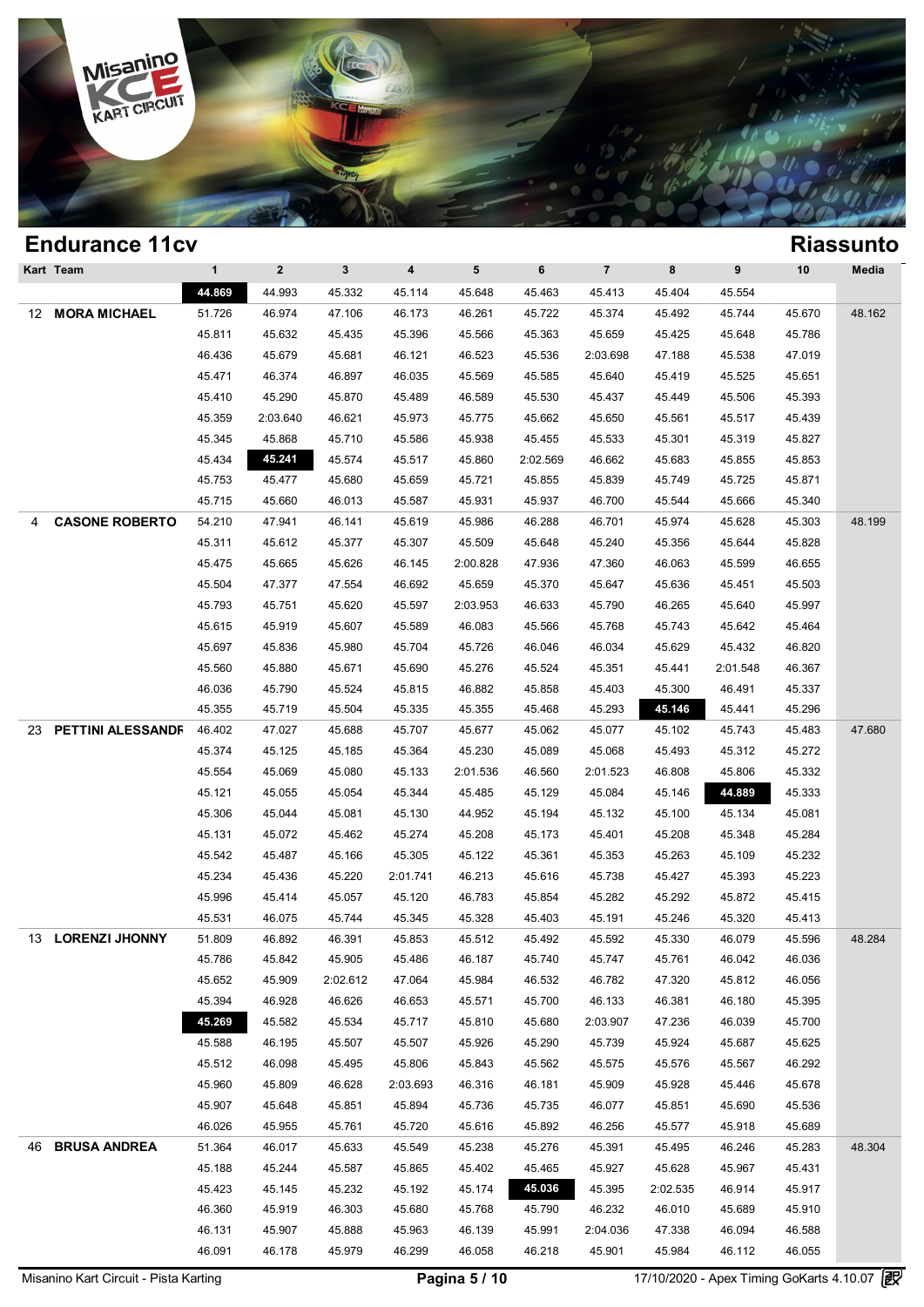

### **Endurance 11cv Riassunto Kart Team 1 2 3 4 5 6 7 8 9 10 Media** 1 2 3 4 5 6 7 8 9 10<br>46.346 45.968 46.009 46.027 45.979 46.136 46.602 46.766 46.143 2:02.302 46.685 47.116 46.003 46.671 45.696 46.090 46.075 45.904 46.285 45.883 46.539 46.408 46.186 45.933 46.130 46.265 46.013 46.497 45.903 45.851 45.908 45.761 45.558 46.129 45.827 45.609 45.863 45.500 46.202 45.932 14 **CUGNINI RICCARDO** 51.888 46.552 46.430 45.761 46.073 46.275 45.931 45.867 46.577 45.569 48.304 45.489 45.441 45.551 45.250 45.406 45.326 45.570 45.798 46.241 46.031 45.489 45.441 45.551 45.250 45.406 45.326 45.570 45.798 46.241 46.031<br>45.411 46.030 46.223 46.121 47.106 2:12.198 46.386 45.568 45.763 45.803 45.344 45.520 45.752 46.009 45.587 45.446 45.721 45.510 45.437 45.496 45.344 45.520 45.752 46.009 45.446 45.721 45.510 45.437 45.496<br>45.591 45.319 45.480 45.331 45.668 45.412 45.648 45.469 45.852 45.645 2:03.386 46.867 45.436 45.462 48.193 45.644 45.514 45.469 45.852 45.645 2:03.386 46.867 45.436 45.462 48.193 45.644 45.514<br>45.448 45.681 45.670 45.575 45.568 45.807 46.351 45.631 45.747 45.606 45.448 45.681 45.670 45.575 45.568 45.807 46.351 45.631 45.747 45.606<br>46.268 45.675 46.053 45.299 45.674 45.600 45.906 45.558 2:11.061 46.969 45.835 45.428 45.501 **45.204** 45.503 45.599 46.111 45.581 45.665 45.490 45.835 45.428 45.501 45.204 45.503 45.599 46.111 45.581 45.665 45.490<br>45.357 45.653 45.371 45.819 45.332 45.798 45.661 45.546 45.552 45.461 9 **CHIAPPONI GLUCA** 51.440 46.827 47.250 46.318 45.807 45.922 45.478 45.686 46.180 45.738 48.408 46.131 45.851 45.725 46.374 46.328 45.620 45.624 45.763 45.482 46.255 46.131 45.851 45.725 46.374 46.328 45.620 45.624 45.763 45.482 46.255<br>45.732 45.406 45.614 45.835 45.842 2:08.588 46.734 46.303 46.503 45.583 45.732 45.406 45.614 45.835 45.842 2:08.588 46.734 46.303 46.503 45.583<br>45.480 45.526 45.845 45.760 45.664 45.612 46.191 45.890 45.272 45.875 45.418 **45.186** 45.364 45.530 45.509 45.482 45.363 45.386 45.579 45.862 2:03.593 47.392 45.712 45.590 45.780 46.101 45.984 45.880 46.547 45.796 03.593 47.392 45.712 45.590 45.780 46.101 45.984 45.880 46.547 45.796<br>45.688 45.651 46.027 46.194 46.234 45.818 45.647 46.125 45.970 46.129 45.688 45.651 46.027 46.194 46.234 45.818 45.647 46.125 45.970 46.129<br>45.985 45.981 46.275 2:03.906 47.068 46.105 46.133 46.239 47.732 46.468 45.985 45.981 46.275 2:03.906 47.068 46.105 46.133 46.239 47.732 46.468<br>45.779 46.197 46.402 46.319 46.199 46.127 46.180 46.040 45.877 46.125 46.192 46.357 46.172 46.016 45.852 46.171 22 **NATALINI SAVERIO** 53.485 47.749 46.721 45.827 46.327 46.439 46.151 47.057 46.781 47.365 48.661 47.652 46.824 46.819 46.286 45.954 46.025 45.910 46.217 45.841 45.759 47.652 46.824 46.819 46.286 45.954 46.025 45.910 46.217 45.841 45.759<br>46.188 46.337 46.379 46.307 46.109 2:03.454 47.052 46.771 46.040 46.995 46.188 46.337 46.379 46.307 46.109 2:03.454 47.052 46.771 46.040 46.995<br>45.897 45.636 45.534 45.913 46.168 46.018 45.773 45.873 45.728 45.787 45.718 45.727 45.676 45.981 45.660 45.745 2:04.929 47.999 46.879 46.504 45.718 45.727 45.676 45.981 45.660 45.745 2:04.929 47.999 46.879 46.504<br>46.829 46.685 46.560 46.391 49.286 45.941 46.477 47.476 46.879 46.719 46.829 46.685 46.560 46.391 49.286 45.941 46.477 47.476 46.879 46.719<br>46.770 46.601 45.965 46.320 45.954 48.129 46.403 46.210 2:04.528 47.070 46.770 46.601 45.965 46.320 45.954 48.129 46.403 46.210 2:04.528 47.070<br>46.038 47.220 46.578 45.565 46.467 45.430 45.454 45.433 45.938 45.788 45.398 45.346 45.544 45.641 45.522 **45.216** 45.458 45.584 45.755 45.301 45.398 45.346 45.544 45.641 45.522 <mark>45.216</mark> 45.458 45.584 45.755<br>45.261 45.427 45.628 45.768 46.302 45.840 45.598 46.128 45.734 16 **DE POI ANGELO** 50.712 47.325 46.490 46.399 46.790 46.493 46.187 46.734 46.792 47.761 48.721 46.773 46.388 46.042 46.544 46.411 46.155 46.409 46.000 46.341 46.250 46.773 46.388 46.042 46.544 46.411 46.155 46.409 46.000 46.341 46.250<br>46.799 46.423 46.476 46.780 46.343 46.373 2:05.012 47.484 47.378 46.325 46.799 46.423 46.476 46.780 46.343 46.373 2:05.012 47.484 47.378 46.325<br>46.316 46.139 46.133 46.107 46.617 46.074 47.016 46.916 46.259 46.079 45.899 46.190 46.080 46.198 46.022 46.078 45.983 2:03.479 46.737 46.226 45.899 46.190 46.080 46.198 46.022 46.078 45.983 2:03.479 46.737 46.226<br>45.832 45.868 46.010 45.814 46.153 45.703 45.954 46.611 45.768 46.609 45.832 45.868 46.010 45.814 46.153 45.703 45.954 46.611 45.768 46.609<br>46.340 45.641 45.849 45.814 47.626 45.907 45.918 46.024 46.122 46.056 2:07.750 47.923 46.831 45.823 48.394 46.160 45.851 45.775 46.135 46.058 07.750 47.923 46.831 45.823 48.394 46.160 45.851 45.775 46.135 46.058<br>45.653 46.167 45.796 46.438 46.241 45.626 45.476 45.687 45.878 45.823 **45.459** 45.624 46.128 46.078 45.803 45.966 46.213 45.817 46.294 28 **RUSSO FEDERICO** 51.270 48.954 46.349 46.813 46.634 46.198 46.412 46.475 46.558 46.491 49.047 46.948 47.610 46.574 47.100 46.292 46.127 46.906 46.323 46.493 46.552 46.948 47.610 46.574 47.100 46.292 46.127 46.906 46.323 46.493 46.552<br>46.881 46.761 46.295 2:04.916 46.882 46.493 46.569 46.184 46.251 46.090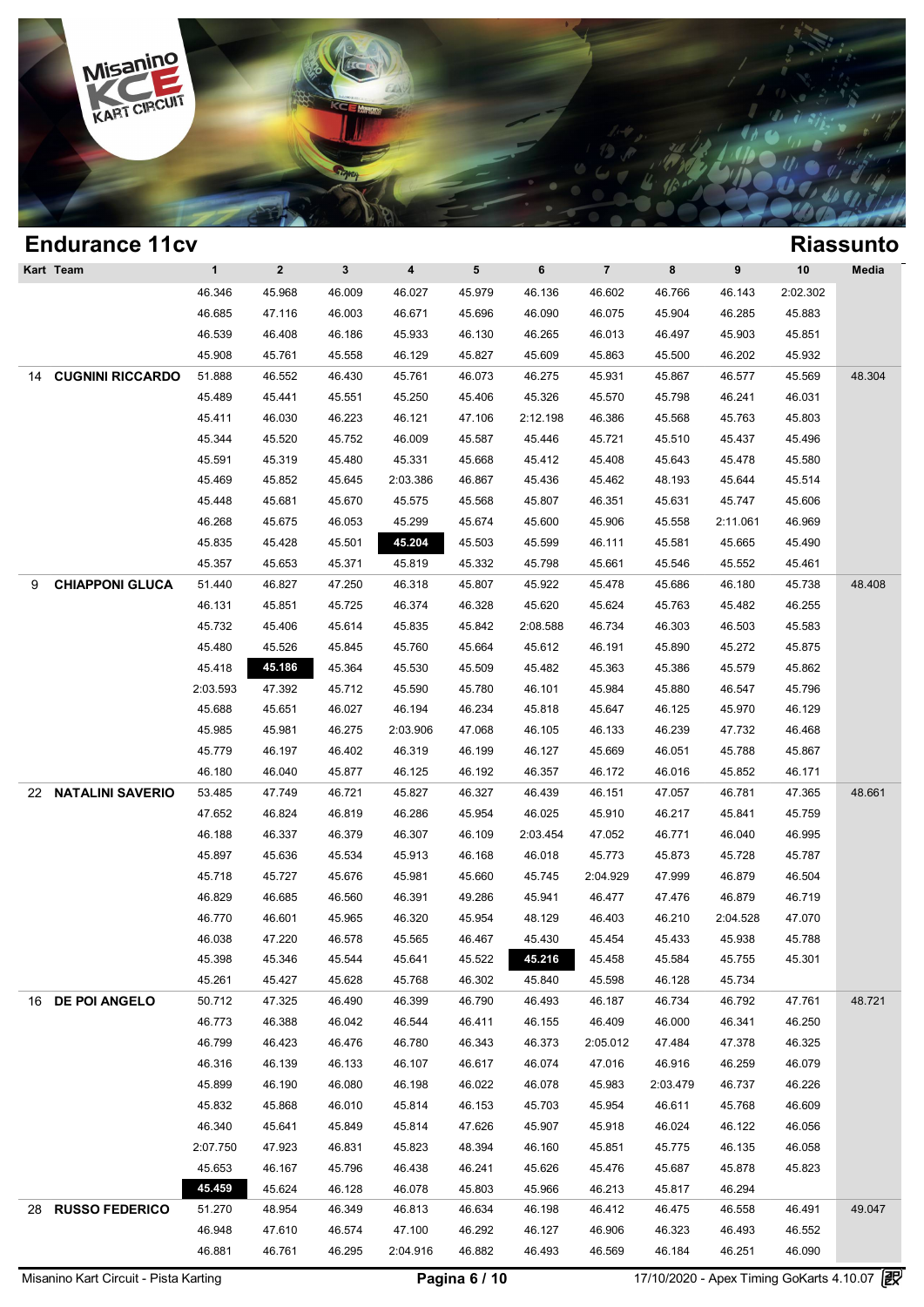

### **Endurance 11cv Riassunto Kart Team 1 2 3 4 5 6 7 8 9 10 Media** 1 2 3 4 5 6 7 8 9 10<br>46.470 46.479 46.351 46.568 46.505 45.950 46.189 46.521 46.051 45.770 46.470 46.479 46.351 46.568 46.505 45.950 46.189 46.521 46.051 45.770<br>46.026 46.871 47.023 45.967 45.808 46.583 2:03.113 47.027 46.024 46.086 46.026 46.871 47.023 45.967 45.808 46.583 2:03.113 47.027 46.024 46.086<br>45.986 46.426 45.984 46.096 45.941 46.502 46.978 46.838 46.206 45.551 45.570 45.648 46.161 **45.532** 45.629 46.383 46.182 45.798 47.054 46.414 45.570 45.648 46.161 45.532 45.629 46.383 46.182 45.798 47.054 46.414<br>2:05.326 48.277 55.947 46.214 46.344 46.304 46.564 47.654 46.250 45.795 05.326 48.277 55.947 46.214 46.344 46.304 46.564 47.654 46.250 45.795<br>46.230 46.638 47.057 46.918 46.241 46.355 47.327 46.847 46.569 47.146 46.539 47.434 46.604 46.676 46.386 47.413 47.930 46.993 30 **SAVIOTTI ENRICO** 52.072 49.682 47.177 46.628 46.122 46.251 46.222 46.635 46.740 46.353 49.059 47.060 46.121 46.929 46.882 46.363 46.375 46.538 46.224 46.177 46.443 45.981 46.650 45.934 46.375 45.923 46.380 2:10.335 46.860 46.392 46.239 45.981 46.650 45.934 46.375 45.923 46.380 2:10.335 46.860 46.392 46.239<br>46.417 46.111 46.366 46.149 46.254 46.096 45.748 46.206 45.751 45.600 45.953 47.079 46.885 45.883 45.953 46.369 2:06.326 47.464 47.200 46.114 45.953 47.079 46.885 45.883 45.953 46.369 2:06.326 47.464 47.200 46.114<br>46.642 46.129 46.106 46.057 <u>46.889 46.193</u> 46.521 45.979 46.755 45.969 46.201 46.300 45.859 46.498 **45.557** 46.499 46.426 46.680 47.144 2:08.356 46.201 46.300 45.859 46.498 45.557 46.499 46.426 46.680 47.144 2:08.356<br>47.861 46.178 46.120 46.645 46.336 46.779 46.230 46.962 46.573 46.879 47.861 46.178 46.120 46.645 46.336 46.779 46.230 46.962 46.573 46.879<br>47.027 46.426 46.708 46.588 46.330 46.343 47.299 45.994 46.312 46.212 46.008 47.567 46.367 46.718 46.476 47.367 47.499 47.328 32 **TOSCANO ROBERTO** 51.455 46.767 47.381 46.111 46.565 46.667 46.597 47.616 46.763 47.326 49.092 46.517 46.459 46.155 46.028 46.562 46.396 46.311 46.146 46.161 46.363 46.517 46.459 46.155 46.028 46.562 46.396 46.311 46.146 46.161 46.363<br>46.406 46.914 <u>46.303</u> 46.969 46.909 2:05.266 48.462 46.708 46.559 46.190 45.970 46.131 **45.798** 46.503 46.365 46.004 46.977 46.952 46.482 46.466 45.970 46.131 45.798 46.503 46.365 46.004 46.977 46.952 46.482 46.466<br>46.148 46.152 46.338 46.321 46.368 46.428 2:03.806 48.030 46.782 46.433 46.148 46.152 46.338 46.321 46.368 46.428 2:03.806 48.030 46.782 46.433<br>46.322 46.742 46.946 46.041 47.384 47.228 47.596 46.178 46.505 45.875 46.890 46.534 46.393 46.249 46.075 46.521 46.638 47.361 46.494 2:09.025 48.359 46.553 46.349 46.598 46.039 47.420 46.931 46.232 46.382 47.037 46.689 47.124 46.461 46.585 46.244 46.883 47.170 45.930 46.168 46.434 46.993 46.344 46.779 46.803 47.130 46.413 46.562 45.988 **Tabella dei giri**  $\begin{array}{|c|c|c|c|}\n\hline\n\text{Biro 1} & 27 & 20 \\
\text{Interv.} & 21 & 20 \\
\hline\n\end{array}$  $\begin{array}{c|c} 20 & 46 \\ 0.1 & 0.3 \end{array}$  $1.0 1.0$  $10^{0.2}$  $31$ <sub>0.1</sub>  $13<sub>0.2</sub>$  $26_{0.0}$  $14^{0.4}$  $32<sub>0.4</sub>$  $\begin{array}{c|c|c|c|c} 32 & 9 & 7 & 7 & 0.3 & 0.0 & 0.0 \end{array}$  $\begin{array}{c|c} 7 & 12 \\ 0.0 & 0.3 \end{array}$  $16$ <sub>0.3</sub>  $30<sub>0.2</sub>$  $28<sub>0.2</sub>$  $^{4}_{0.0}$  $^{22}_{0.0}$  $\begin{array}{c|c|c|c}\n 22 & 25 & 5 \\
 \hline\n 0.0 & 37.8 & 4.3\n \end{array}$  $\begin{array}{c|c} 5 & 23 \\ 4.3 & 2.1 \end{array}$ Giro 2  $\begin{array}{|c|c|c|c|c|} \hline 20 & 46 \ 0.2 & \hline \end{array}$  $27_{0.2}$  $10^{10}_{1.1}$  $31$ <br>0.1  $1 0.3$  $13<sub>0.6</sub>$  $26$ <sub>0.1</sub>  $14 \n0.0$  $32<sub>0.6</sub>$  $\frac{9}{0.3}$  $7 \n0.2$  $12<sub>0.2</sub>$  $16$ <sub>0.7</sub>  $\begin{array}{c|c|c|c}\n 16 & 22 & 4 \\
 \hline\n 0.7 & 1.1 & 0.1\n \end{array}$  $\begin{array}{c|c} 4 & 28 \\ 0.1 & 0.9 \end{array}$  $30<sub>0.4</sub>$  $\begin{array}{|c|c|c|c|c|}\n 30 & 25 & 5 \\
 \hline\n 0.4 & 34.1 & 4.4\n \end{array}$  $\begin{array}{c|c} 5 & 23 \\ 4.4 & 3.5 \end{array}$ Giro 3 20 46  $\begin{array}{c|c} 46 & 10 \\ 0.3 & 1.3 \end{array}$  $\begin{array}{|c|c|c|c|}\n 1.3 & 31 \\
 - & 0.4 & \end{array}$  $\begin{array}{|c|c|c|}\hline 31 & 27 \ 0.4 & 0.3 \ \hline \end{array}$  $\begin{array}{ccc} 27 & 1 \\ 0.3 & 0.3 \end{array}$  $\begin{array}{c|c} 1 & 13 \\ 0.3 & 0.8 \end{array}$  $\begin{array}{c|c} 13 & 14 \\ 0.8 & 0.2 \end{array}$  $\begin{array}{c|c} 14 & 26 \\ 0.2 & 0.4 \end{array}$  $26 \begin{array}{|c|c|} 7 \ \hline 0.4 & 0.7 \end{array}$  $\begin{array}{c|c} 7 & 32 \\ 0.7 & 0.3 \end{array}$  $\begin{array}{c|c} 32 & 9 \\ 0.3 & 0.2 \end{array}$  $\begin{array}{c|c} 9 & 12 \\ 0.2 & 0.3 \end{array}$  $\begin{array}{c|c} 12 & 16 \\ 0.3 & 0.0 \end{array}$  $\begin{array}{c|c|c|c}\n 16 & 4 \\
 \hline\n 0.0 & 0.8\n \end{array}$  $\begin{array}{c|c} 4 & 22 \\ 0.8 & 0.4 \end{array}$  $\begin{array}{|c|c|c|}\n 22 & 28 \\
 \hline\n 0.4 & 0.7\n \end{array}$  $\begin{array}{|c|c|c|} \hline 28 & 30 \\ 0.7 & 1.2 \end{array}$  $\begin{array}{|c|c|c|}\n 30 & 25 \\
 \hline\n 1.2 & 32.2\n \end{array}$  $\begin{array}{c|c|c|c} 25 & 5 \\ 32.2 & 4.4 \end{array}$  $\begin{array}{c|c} 5 & 23 \\ 4.4 & 3.9 \end{array}$ Giro 4 20 46 46 | 10 |<br><sub>0.2</sub> | 1.0 |  $\begin{array}{|c|c|c|} \hline 10 & 31 & \ \hline 1.0 & 0.6 & \ \hline \end{array}$  $\begin{array}{|c|c|c|}\hline 31 & 27 \ 0.6 & 0.3 \ \hline \end{array}$ 0.3 <sup>1</sup>  $\begin{array}{|c|c|c|c|}\n1 & 13 \\
0.1 & 1.3\n\end{array}$  $\begin{array}{|c|c|c|c|}\n 1.3 & 1.4 \\
 \hline\n 1.3 & 0.1\n \end{array}$  $\begin{array}{|c|c|c|}\n 14 & 26 \\
 \hline\n 0.1 & 1.3\n \end{array}$  $26$   $7$   $0.2$  $\begin{array}{c|c} 7 & 32 \\ 0.2 & 0.4 \end{array}$  $\begin{array}{|c|c|c|c|}\n 32 & 9 & 0.4 & \n \hline\n 0.4 & 0.4 & \n \end{array}$  $\begin{array}{c|c} 9 & 12 \\ 0.4 & 0.2 \end{array}$  $\begin{array}{c|c} 12 & 16 \\ 0.2 & 0.3 \end{array}$  $\begin{array}{|c|c|c|c|}\n 16 & 4 \\
 \hline\n 0.3 & 0.1\n \end{array}$  $\begin{array}{c|c} 4 & 22 \\ 0.1 & 0.6 \end{array}$  $\begin{array}{c|c} 22 & 28 \\ 0.6 & 1.6 \end{array}$  $28$  30<br>1.6 1.0  $\begin{array}{c|c} 30 & 25 \\ 1.0 & 30.8 \end{array}$  $\begin{array}{c|c|c|c} 25 & 5 \\ 30.8 & 4.7 \end{array}$

| Giro 3  | ΖU | 46<br>0.3 | 1υ<br>1.3 | 31<br>0.4 | 21<br>0.3 | 0.3 | 13<br>0.8 | 14<br>0.2 | 26<br>0.4 | 0.7                   | 32<br>0.3 | y<br>0.2  | 12<br>0.3 | 16<br>0.0 | 4<br>0.8  | 22<br>0.4 | 28<br>0.7 | <b>30</b><br>1.2 | 25<br>32.2 | 5<br>4.4 | 23<br>3.9 |  |
|---------|----|-----------|-----------|-----------|-----------|-----|-----------|-----------|-----------|-----------------------|-----------|-----------|-----------|-----------|-----------|-----------|-----------|------------------|------------|----------|-----------|--|
| Giro 4  | 20 | 46<br>0.2 | 10<br>1.0 | 31<br>0.6 | 27<br>0.3 | 0.1 | 13<br>1.3 | 14<br>0.1 | 26<br>1.3 | $\overline{7}$<br>0.2 | 32<br>0.4 | 9<br>0.4  | 12<br>0.2 | 16<br>0.3 | 4<br>0.1  | 22<br>0.6 | 28<br>1.6 | 30<br>1.0        | 25<br>30.8 | 5<br>4.7 | 23<br>4.1 |  |
| Giro 5  | 46 | 20<br>0.2 | 10<br>0.7 | 31<br>0.8 | 27<br>0.4 | 0.2 | 13<br>1.3 | 14<br>0.7 | 26<br>1.3 | 7<br>0.2              | 9<br>0.4  | 32<br>0.3 | 12<br>0.3 | 4<br>0.1  | 16<br>0.6 | 22<br>0.3 | 28<br>2.0 | 30<br>0.5        | 25<br>29.8 | 5<br>4.7 | 23<br>4.6 |  |
| Giro 6  | 46 | 20<br>0.2 | 10<br>0.8 | 31<br>0.9 | 27<br>0.4 | 0.3 | 13<br>1.3 | 14<br>1.5 | 1.2       | 26<br>0.2             | 9<br>0.2  | 12<br>0.4 | 32<br>0.5 | 4<br>0.1  | 16<br>0.8 | 22<br>0.2 | 28<br>1.7 | 30<br>0.6        | 25<br>28.8 | 5<br>5.0 | 23<br>4.1 |  |
| Giro 7  | 46 | 20<br>0.1 | 10<br>0.7 | 31<br>1.2 | 27<br>0.1 | 0.5 | 13<br>1.4 | 14<br>1.8 | 0.8       | 26<br>0.2             | 9<br>0.2  | 12<br>0.3 | 32<br>1.8 | 4<br>0.2  | 16<br>0.3 | 22<br>0.2 | 28<br>2.0 | 30<br>0.4        | 25<br>27.7 | 5<br>5.3 | 23<br>3.8 |  |
| Giro 8  | 46 | 20<br>0.1 | 10<br>0.6 | 31<br>1.3 | 27<br>0.4 | 0.2 | 13<br>1.2 | 14<br>2.3 | 0.3       | 26<br>0.3             | 9<br>0.3  | 12<br>0.1 | 4<br>2.5  | 16<br>1.1 | 32<br>0.2 | 22<br>0.3 | 28<br>1.4 | 30<br>0.5        | 25<br>26.1 | 5<br>5.4 | 23<br>3.8 |  |
| Giro 9  | 20 | 46<br>0.8 | 10<br>0.2 | 31<br>1.0 | 27<br>0.2 | 0.3 | 13<br>2.1 | 2.3       | 14<br>0.5 | 26<br>0.1             | 12<br>0.3 | 9<br>0.2  | 4<br>2.1  | 16<br>2.3 | 32<br>0.2 | 22<br>0.3 | 28<br>1.2 | 30<br>0.7        | 25<br>24.6 | 5<br>5.3 | 23<br>4.3 |  |
| Giro 10 | 20 | 46<br>0.3 | 10<br>0.2 | 31<br>1.3 | 27<br>0.2 | 0.1 | 13<br>2.3 | 2.3       | 14<br>0.4 | 26<br>0.4             | 12<br>0.1 | 9<br>0.3  | 4<br>1.7  | 32<br>4.5 | 16<br>0.2 | 22<br>0.1 | 28<br>0.3 | 30<br>0.6        | 25<br>23.6 | 5<br>5.3 | 23<br>4.4 |  |
| Giro 11 | 20 | 46<br>0.3 | 10<br>0.4 | 31<br>1.3 | 27<br>0.4 | 0.1 | 13<br>2.5 | 2.2       | 14<br>0.3 | 12<br>0.9             | 9<br>0.6  | 26<br>0.1 | 4<br>0.8  | 32<br>5.7 | 16<br>0.4 | 28<br>0.6 | 22<br>0.3 | 30<br>0.3        | 25<br>21.8 | 5<br>5.3 | 23<br>4.6 |  |
| Giro 12 | 20 | 46<br>0.3 | 10<br>0.3 | 31<br>1.7 | 27<br>0.1 | 0.2 | 13<br>2.9 | 1.8       | 14<br>0.3 | 12<br>1.1             | 9<br>0.8  | 4<br>0.6  | 26<br>0.2 | 32<br>6.3 | 16<br>0.3 | 30<br>1.1 | 22<br>0.3 | 28<br>0.4        | 25<br>20.0 | 5<br>5.9 | 23<br>4.0 |  |
| Giro 13 | 20 | 46<br>0.2 | 10<br>0.1 | 31<br>1.8 | 27<br>0.3 | 0.1 | 13<br>3.2 | 1.3       | 14<br>0.4 | 12<br>1.0             | 9<br>1.1  | 4<br>0.3  | 26<br>0.5 | 32<br>6.8 | 16<br>0.2 | 30<br>2.0 | 22<br>0.2 | 28<br>0.1        | 25<br>18.8 | 5<br>6.6 | 23<br>3.1 |  |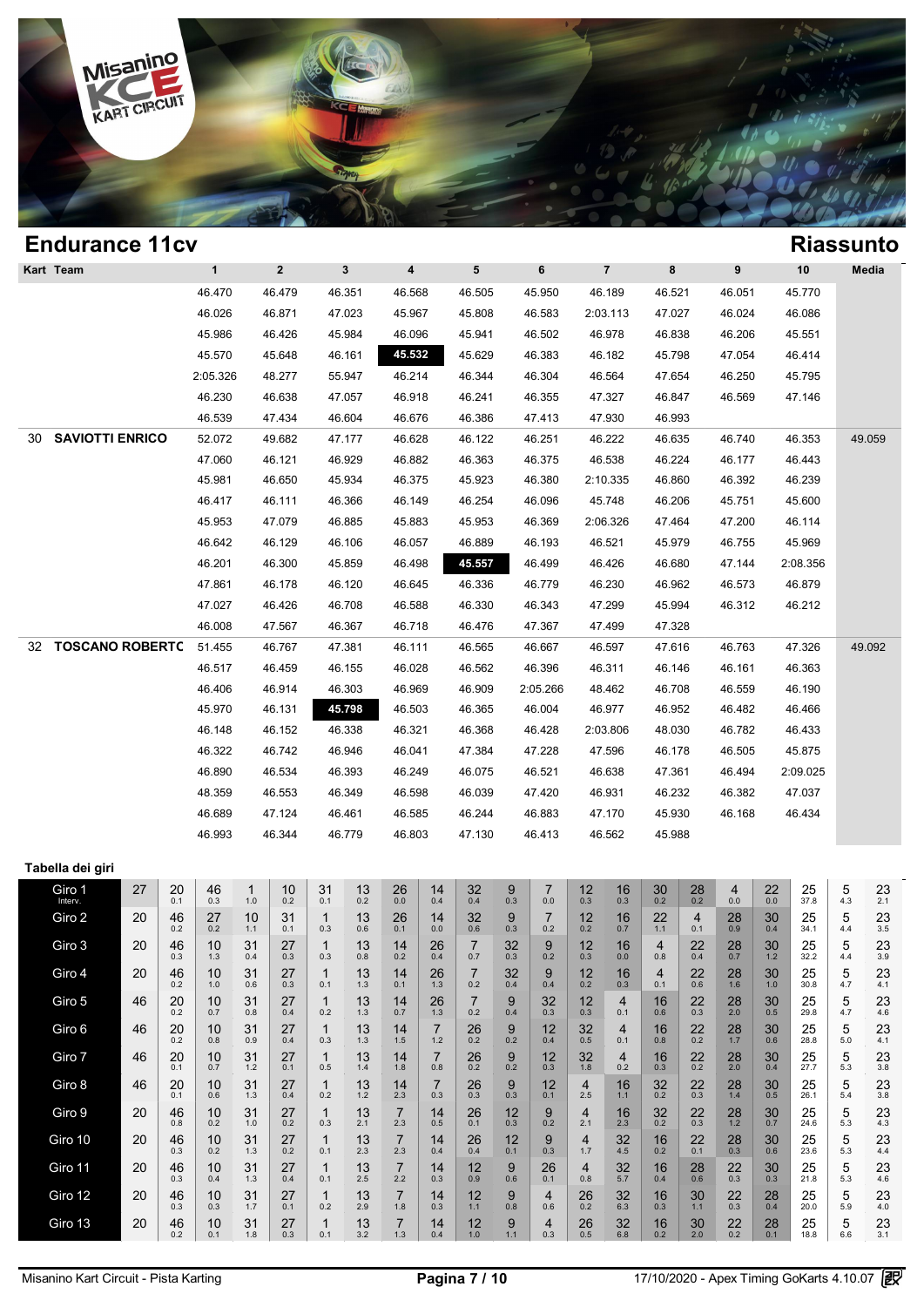

| Giro 14 | 20 | 46<br>0.3           | 10<br>0.3 | 31<br>$1.2$         | 1<br>0.8              | 27<br>0.1           | 13<br>2.8             | 7<br>1.3              | 14<br>0.2             | 12<br>$1.1$ | 4<br>1.3              | 9<br>0.7              | 26<br>0.1             | 32<br>7.2              | 16<br>0.7   | 22<br>1.9           | 30<br>0.3   | 28<br>0.6             | 25<br>17.0  | 5<br>6.6              | 23<br>3.2             |
|---------|----|---------------------|-----------|---------------------|-----------------------|---------------------|-----------------------|-----------------------|-----------------------|-------------|-----------------------|-----------------------|-----------------------|------------------------|-------------|---------------------|-------------|-----------------------|-------------|-----------------------|-----------------------|
| Giro 15 | 46 | 10<br>0.6           | 20<br>0.1 | 31<br>1.1           | 27<br>0.8             | 1<br>0.5            | 13<br>2.9             | 14<br>0.7             | $\overline{7}$<br>0.4 | 12<br>0.8   | 4<br>1.3              | 26<br>1.3             | 9<br>0.2              | 32<br>7.5              | 16<br>0.6   | 22<br>$1.5$         | 30<br>0.7   | 28<br>0.5             | 25<br>15.8  | 5<br>7.0              | 23<br>3.0             |
| Giro 16 | 46 | 10<br>0.3           | 20<br>0.1 | 31<br>1.3           | 27<br>1.2             | $\mathbf{1}$<br>0.2 | 13<br>3.1             | 14<br>0.3             | $\overline{7}$<br>0.6 | 12<br>0.7   | 4<br>1.6              | 26<br>1.2             | 9<br>0.2              | 32<br>8.3              | 16<br>0.4   | 22<br>$1.4$         | 30<br>$1.1$ | 28<br>0.2             | 25<br>15.0  | 5<br>7.5              | 23<br>2.3             |
| Giro 17 | 10 | 46<br>0.1           | 20<br>0.2 | 31<br>1.0           | 27<br>1.1             | 1<br>0.6            | 13<br>3.1             | 14<br>0.2             | $\overline{7}$<br>0.5 | 12<br>0.8   | 4<br>1.1              | 26<br>1.6             | 9<br>0.2              | 32<br>9.0              | 16<br>0.5   | 22<br>0.9           | 30<br>1.7   | 28<br>0.6             | 25<br>13.1  | 5<br>8.1              | 23<br>1.7             |
| Giro 18 | 10 | 46<br>0.6           | 20<br>0.1 | 31<br>1.0           | 27<br>0.9             | 1<br>1.0            | 13<br>3.3             | 14<br>0.2             | $\overline{7}$<br>0.2 | 12<br>0.8   | 4<br>1.1              | 26<br>1.9             | 9<br>0.3              | 32<br>9.4              | 16<br>0.3   | 22<br>1.1           | 30<br>1.7   | 28<br>0.7             | 25<br>12.0  | 5<br>8.1              | 23<br>2.0             |
| Giro 19 | 10 | 20<br>1.0           | 46<br>0.2 | 31<br>0.7           | 27<br>0.8             | 1<br>1.0            | 13<br>3.8             | $\overline{7}$<br>0.2 | 14<br>0.1             | 12<br>0.4   | 4<br>1.1              | 26<br>1.9             | 9<br>0.2              | 32<br>10.1             | 16<br>0.5   | 22<br>0.6           | 30<br>2.1   | 28<br>1.0             | 25<br>10.5  | 5<br>8.6              | 23<br>1.8             |
| Giro 20 | 10 | 46<br>0.2           | 20<br>0.1 | 31<br>0.9           | 27<br>0.2             | 1<br>1.6            | 13<br>4.1             | $\overline{7}$<br>0.1 | 14<br>0.2             | 12<br>0.2   | 4<br>1.1              | 26<br>2.1             | 9<br>0.4              | 32<br>10.2             | 16<br>0.4   | 22<br>0.1           | 30<br>2.7   | 28<br>$1.1$           | 25<br>9.0   | 5<br>8.7              | 23<br>1.8             |
| Giro 21 | 46 | 10<br>0.2           | 20<br>0.1 | 27<br>1.0           | $\mathbf{1}$<br>1.8   | 13<br>4.0           | 14<br>0.1             | $\overline{7}$<br>0.7 | 12<br>0.5             | 4<br>0.2    | 26<br>2.3             | 9<br>0.4              | 32<br>10.8            | 22<br>0.3              | 16<br>0.4   | 30<br>2.1           | 28<br>2.0   | 25<br>7.5             | 5<br>9.0    | 23<br>1.7             | 31<br>33.3            |
| Giro 22 | 46 | 10<br>0.2           | 20<br>0.4 | 27<br>0.7           | $\mathbf{1}$<br>2.3   | 13<br>4.2           | 14<br>0.3             | $\overline{7}$<br>0.5 | 12<br>0.3             | 4<br>0.1    | 26<br>2.3             | 9<br>0.2              | 22<br>12.1            | 32<br>0.2              | 16<br>0.3   | 30<br>2.3           | 28<br>2.1   | 25<br>6.0             | 5<br>9.3    | 23<br>1.2             | 31<br>37.3            |
| Giro 23 | 46 | 10<br>0.1           | 20<br>0.2 | 27<br>1.2           | 14<br>7.7             | 12<br>0.3           | 4<br>0.1              | 26<br>2.3             | 9<br>0.2              | 22<br>12.9  | 32<br>0.1             | 16<br>0.5             | 30<br>1.7             | 28<br>2.5              | 25<br>4.9   | 5<br>9.5            | 23<br>1.0   | 1<br>36.5             | 31<br>2.1   | 13<br>0.8             | $\overline{7}$<br>1.0 |
| Giro 24 | 46 | 10<br>0.4           | 20<br>0.4 | 27<br>1.0           | 14<br>8.4             | 12<br>0.3           | $\overline{4}$<br>0.1 | 26<br>1.9             | 9<br>0.3              | 22<br>13.4  | 32<br>0.8             | 16<br>0.3             | 30<br>1.3             | 25<br>6.0              | 5<br>9.7    | 23<br>1.0           | 31<br>39.7  | $\mathbf{1}$<br>0.1   | 13<br>1.5   | $\overline{7}$<br>0.2 | 28<br>22.4            |
| Giro 25 | 46 | 10<br>0.5           | 20<br>0.4 | 27<br>1.4           | 12<br>9.6             | 14<br>0.2           | 26<br>0.8             | 9<br>0.6              | 22<br>13.6            | 16<br>1.3   | 32<br>0.2             | 30<br>0.7             | 25<br>5.3             | $\overline{4}$<br>51.4 | 31<br>0.3   | $\mathbf{1}$<br>0.2 | 13<br>1.0   | 7<br>0.2              | 28<br>23.4  | 23<br>10.3            | 5<br>13.9             |
| Giro 26 | 46 | 10<br>0.5           | 20<br>0.4 | 12<br>11.5          | 26<br>1.0             | 16<br>16.5          | 30<br>0.9             | 25<br>4.0             | 27<br>49.6            | 31<br>4.0   | $\overline{7}$<br>0.1 | 1<br>0.2              | 4<br>0.1              | 13<br>0.2              | 9<br>7.6    | 14<br>2.0           | 22<br>6.4   | 32<br>3.4             | 28<br>3.9   | 23<br>10.4            | 5<br>14.6             |
| Giro 27 | 46 | 10<br>0.3           | 20<br>0.4 | 26<br>13.7          | 25<br>20.5            | 27<br>51.0          | $\overline{7}$<br>3.3 | 31<br>0.1             | $\mathbf{1}$<br>0.1   | 12<br>1.1   | 13<br>0.2             | 4<br>0.3              | 9<br>7.3              | 14<br>1.7              | 22<br>7.1   | 16<br>2.2           | 32<br>2.5   | 28<br>2.1             | 30<br>1.5   | 5<br>23.1             | 23<br>1:00            |
| Giro 28 | 10 | 46<br>1:16          | 20<br>0.7 | 27<br>8.6           | $\overline{7}$<br>4.4 | 31<br>0.2           | $\mathbf{1}$<br>0.2   | 26<br>0.1             | 4<br>0.3              | 12<br>0.6   | 13<br>0.3             | 9<br>6.6              | 14<br>1.0             | 22<br>8.3              | 25<br>1.1   | 16<br>1.7           | 32<br>1.8   | 28<br>1.5             | 30<br>2.2   | 5<br>22.3             | 23<br>1:01            |
| Giro 29 | 46 | 20<br>0.1           | 10<br>0.6 | 27<br>7.7           | 7<br>4.0              | 31<br>0.1           | $\mathbf{1}$<br>0.1   | 4<br>0.6              | 26<br>0.2             | 12<br>0.3   | 13<br>0.6             | 9<br>7.2              | 14<br>0.2             | 22<br>8.5              | 25<br>1.1   | 16<br>3.1           | 32<br>1.0   | 28<br>1.2             | 30<br>2.4   | 5<br>22.1             | 23<br>1:01            |
| Giro 30 | 46 | 20<br>0.1           | 10<br>1.1 | 27<br>7.1           | 1<br>4.3              | 7<br>0.1            | 31<br>0.2             | 4<br>1.0              | 26<br>0.2             | 13<br>0.3   | 12<br>0.3             | 9<br>6.4              | 14<br>0.4             | 25<br>9.2              | 22<br>0.5   | 16<br>3.6           | 32<br>0.8   | 28<br>$1.1$           | 30<br>2.5   | 5<br>21.7             | 23<br>1:00            |
| Giro 31 | 20 | 46<br>0.4           | 10<br>0.7 | 27<br>6.8           | 7<br>5.1              | 31<br>0.2           | $\mathbf 1$<br>0.2    | 4<br>0.1              | 26<br>0.1             | 13<br>0.2   | 12<br>0.4             | 9<br>6.4              | 14<br>0.3             | 25<br>9.2              | 22<br>1.0   | 16<br>4.0           | 32<br>0.5   | 28<br>1.6             | 30<br>2.5   | 5<br>21.1             | 23<br>59.8            |
| Giro 32 | 20 | 46<br>0.6           | 10<br>0.4 | 27<br>7.2           | $\overline{7}$<br>4.8 | 1<br>0.0            | 31<br>0.1             | 26<br>1.2             | 12<br>0.6             | 13<br>0.1   | 4<br>0.0              | 9<br>$5.5\,$          | 14<br>0.3             | 25<br>8.9              | 22<br>1.4   | 16<br>4.5           | 32<br>0.5   | 28<br>2.0             | 30<br>2.1   | 5<br>22.1             | 23<br>57.7            |
| Giro 33 | 20 | 10<br>1.0           | 46<br>0.4 | 27<br>7.0           | 1<br>4.9              | 31<br>0.2           | 7<br>0.3              | 26<br>0.4             | 13<br>2.0             | 12<br>0.1   | 4<br>0.7              | 9<br>3.7              | 14<br>0.2             | 25<br>8.4              | 22<br>1.7   | 16<br>5.1           | 32<br>0.1   | 28<br>2.5             | 30<br>2.1   | 5<br>22.8             | 23<br>55.7            |
| Giro 34 | 20 | 10<br>1.0           | 46<br>0.5 | 27<br>6.7           | $\mathbf{1}$<br>5.0   | 31<br>0.3           | $\overline{7}$<br>0.4 | 26<br>0.1             | 12<br>2.9             | 13<br>0.4   | 4<br>0.9              | 9<br>2.8              | 14<br>0.5             | 25<br>7.5              | 22<br>2.5   | 16<br>5.3           | 32<br>0.5   | 28<br>2.6             | 30<br>1.7   | 5<br>22.4             | 23<br>55.3            |
| Giro 35 | 20 | 10<br>0.8           | 46<br>0.7 | 27<br>6.8           | 1<br>4.5              | 31<br>0.7           | $\overline{7}$<br>0.5 | 26<br>0.2             | 12<br>2.6             | 13<br>0.4   | 4<br>1.0              | 9<br>2.8              | 14<br>0.4             | 25<br>7.1              | 22<br>3.5   | 16<br>5.7           | 32<br>0.3   | 28<br>2.7             | 30<br>1.4   | 5<br>21.6             | 23<br>55.3            |
| Giro 36 | 20 | 10<br>0.9           | 46<br>0.9 | 27<br>6.7           | 1<br>4.1              | 31<br>0.8           | $\overline{7}$<br>0.6 | 26<br>0.2             | 12<br>2.7             | 13<br>0.5   | 4<br>0.7              | 9<br>3.1              | 14<br>0.2             | 25<br>7.3              | 22<br>3.9   | 16<br>5.8           | 32<br>0.2   | 28<br>2.7             | 30<br>1.6   | 5<br>21.4             | 23<br>54.5            |
| Giro 37 | 20 | 10<br>0.9           | 46<br>1.8 | 27<br>6.7           | 1<br>3.2              | 31<br>1.0           | $\overline{7}$<br>0.9 | 26<br>0.3             | 12<br>2.5             | 13<br>1.0   | 4<br>0.2              | 14<br>3.4             | 9<br>0.2              | 25<br>6.8              | 22<br>4.2   | 16<br>7.0           | 32<br>0.2   | 28<br>1.9             | 30<br>1.1   | 5<br>21.7             | 23<br>53.6            |
| Giro 38 | 20 | 10<br>0.8           | 46<br>2.2 | 27<br>6.3           | 1<br>3.2              | 31<br>0.7           | $\overline{7}$<br>1.2 | 26<br>0.2             | 12<br>2.4             | 4<br>1.5    | 13<br>0.5             | 14<br>2.8             | 9<br>0.5              | 25<br>6.1              | 22<br>4.9   | 16<br>8.1           | 32<br>0.2   | 28<br>1.5             | 30<br>0.8   | 5<br>21.0             | 23<br>53.2            |
| Giro 39 | 20 | 10<br>0.8           | 46<br>2.5 | 27<br>6.2           | 2.8                   | 31<br>1.2           | 1.4                   | 26<br>0.3             | 12<br>1.8             | 4<br>1.4    | 13<br>1.2             | 14<br>2.0             | 9<br>0.4              | 25<br>6.0              | 22<br>5.4   | 16<br>8.6           | 32<br>0.4   | 28<br>1.0             | 30<br>0.5   | 5<br>21.0             | 23<br>52.4            |
| Giro 40 | 20 | 10<br>0.8           | 46<br>2.9 | 27<br>6.3           | 1<br>2.1              | 31<br>1.5           | $\overline{7}$<br>2.0 | 26<br>0.1             | 12<br>1.6             | 4<br>1.3    | 13<br>1.1             | 14<br>2.1             | 9<br>0.8              | 25<br>5.2              | 22<br>6.2   | 16<br>8.9           | 32<br>0.8   | 28<br>0.3             | 30<br>0.4   | 5<br>21.1             | 23<br>52.0            |
| Giro 41 | 20 | 10<br>0.8           | 46<br>3.5 | 27<br>6.4           | 1<br>1.4              | 31<br>1.4           | $\overline{7}$<br>2.3 | 26<br>0.2             | 12<br>1.0             | 4<br>1.7    | 13<br>0.5             | 14<br>2.5             | 9<br>0.6              | 25<br>4.9              | 22<br>6.8   | 16<br>9.1           | 32<br>1.1   | 28<br>0.2             | 30<br>0.3   | 5<br>21.1             | 23<br>51.3            |
| Giro 42 | 20 | 10<br>0.6           | 46<br>3.9 | 27<br>6.1           | 1<br>1.1              | 31<br>1.8           | $\overline{7}$<br>2.4 | 26<br>0.2             | 12<br>0.6             | 4<br>2.1    | 13<br>0.4             | 14<br>2.2             | 9<br>0.4              | 25<br>5.0              | 22<br>$7.2$ | 16<br>9.6           | 32<br>$1.0$ | 28<br>0.9             | 30<br>0.5   | 5<br>19.7             | 23<br>50.7            |
| Giro 43 | 20 | 10<br>1.1           | 46<br>3.8 | 27<br>5.8           | $\mathbf{1}$<br>0.7   | 31<br>2.3           | $\overline{7}$<br>3.0 | 26<br>0.1             | 12<br>0.3             | 4<br>1.9    | 13<br>0.3             | 14<br>2.1             | 9<br>0.3              | 25<br>4.7              | 22<br>7.9   | 16<br>10.0          | 32<br>1.3   | 28<br>1.6             | 30<br>0.4   | 5<br>18.5             | 23<br>50.1            |
| Giro 44 | 20 | 10<br>1.0           | 46<br>3.6 | 27<br>5.5           | $\mathbf{1}$<br>0.1   | 31<br>2.8           | 26<br>2.8             | $\overline{7}$<br>0.1 | 12<br>0.2             | 4<br>2.0    | 13<br>0.4             | 14<br>1.7             | 9<br>0.5              | 25<br>4.4              | 22<br>8.6   | 16<br>10.2          | 32<br>1.4   | 28<br>1.3             | 30<br>0.3   | 23<br>1:07            | 5<br>29.7             |
| Giro 45 | 20 | 10<br>0.6           | 46<br>4.3 | $\mathbf{1}$<br>5.0 | 27<br>0.4             | 26<br>5.5           | 12<br>1.3             | 13<br>1.7             | 14<br>1.6             | 9<br>0.4    | 25<br>3.8             | 22<br>9.3             | 16<br>10.5            | 32<br>1.7              | 28<br>0.7   | 30<br>0.4           | 31<br>43.7  | $\overline{7}$<br>3.0 | 4<br>1.9    | 23<br>18.1            | 5<br>32.8             |
| Giro 46 | 20 | 10<br>0.8           | 46<br>4.7 | $\mathbf{1}$<br>4.3 | 27<br>0.5             | 26<br>5.6           | 12<br>1.3             | 13<br>1.8             | 14<br>1.3             | 9<br>0.4    | 25<br>3.5             | 22<br>9.9             | 16<br>10.9            | 32<br>2.1              | 28<br>0.9   | 30<br>0.2           | 31<br>43.8  | $\overline{7}$<br>3.8 | 4<br>1.3    | 23<br>16.7            | 5<br>33.3             |
| Giro 47 | 10 | $\mathbf 1$<br>8.6  | 27<br>1.2 | 26<br>5.3           | 12<br>1.1             | 14<br>3.2           | 9<br>0.4              | 25<br>3.1             | 16<br>21.9            | 20<br>29.8  | 46<br>8.1             | 31<br>8.5             | $\overline{7}$<br>4.8 | 13<br>0.2              | 4<br>0.5    | 22<br>15.8          | 23<br>0.2   | 32<br>11.7            | 28<br>0.2   | 30<br>3.4             | 5<br>18.4             |
| Giro 48 | 10 | $\mathbf 1$<br>8.4  | 27<br>1.6 | 26<br>5.0           | 12<br>1.1             | 14<br>3.4           | 9<br>0.1              | 25<br>2.9             | 20<br>53.3            | 46<br>8.7   | 31<br>6.4             | $\overline{7}$<br>5.6 | 4<br>1.0              | 13<br>0.4              | 23<br>14.4  | 22<br>2.6           | 16<br>7.4   | 28<br>3.7             | 32<br>0.7   | 30<br>3.1             | 5<br>16.8             |
| Giro 49 | 10 | $\mathbf{1}$<br>8.0 | 27<br>2.8 | 26<br>4.2           | 12<br>1.0             | 14<br>3.3           | 9<br>0.2              | 25<br>2.4             | 20<br>53.9            | 46<br>9.0   | 31<br>5.7             | $\overline{7}$<br>6.1 | $\overline{4}$<br>0.7 | 13<br>$0.8\,$          | 23<br>13.5  | 22<br>4.4           | 16<br>$7.3$ | 28<br>3.0             | 32<br>$1.5$ | 30<br>3.5             | 5<br>15.5             |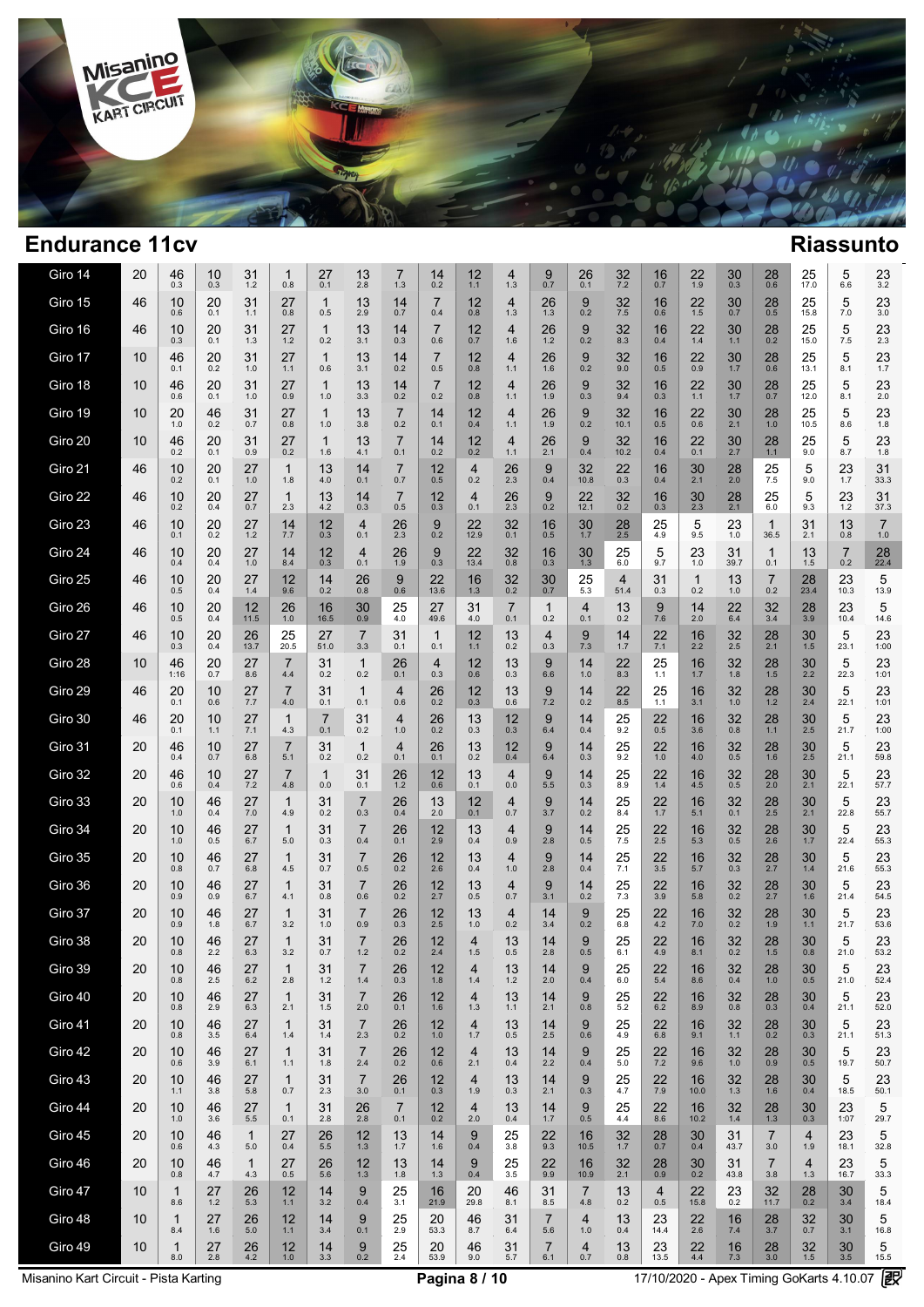

| Giro 50 | 10           | 1<br>7.6               | 27<br>3.4              | 26<br>3.9           | 12<br>1.1           | 14<br>3.5             | 9<br>0.5              | 25<br>1.8             | 20<br>54.3            | 46<br>10.0            | 31<br>4.4             | 7<br>6.5  | 4<br>1.0              | 13<br>0.5            | 23<br>12.9 | 22<br>5.8  | 16<br>7.0  | 28<br>2.8 | 32<br>1.8   | 30<br>3.2  | 5<br>15.2    |
|---------|--------------|------------------------|------------------------|---------------------|---------------------|-----------------------|-----------------------|-----------------------|-----------------------|-----------------------|-----------------------|-----------|-----------------------|----------------------|------------|------------|------------|-----------|-------------|------------|--------------|
| Giro 51 | $\mathbf{1}$ | 27<br>3.6              | 26<br>3.7              | 12<br>1.2           | 14<br>3.6           | 25<br>2.0             | 20<br>55.2            | 10<br>0.0             | 46<br>10.1            | 31<br>3.5             | 7<br>6.9              | 9<br>0.7  | $\overline{4}$<br>0.2 | 13<br>0.5            | 23<br>12.4 | 22<br>7.5  | 16<br>6.0  | 28<br>3.0 | 32<br>2.2   | 30<br>3.5  | 5<br>14.1    |
| Giro 52 | 27           | 26<br>3.0              | 14<br>5.3              | 20<br>57.1          | 10<br>0.3           | 1<br>7.6              | 46<br>2.5             | 31<br>2.4             | 12<br>3.9             | 25<br>2.8             | 7<br>0.7              | 4<br>1.4  | 13<br>0.8             | 9<br>0.3             | 23<br>10.9 | 22<br>9.1  | 16<br>5.2  | 28<br>3.5 | 32<br>2.5   | 30<br>2.9  | 5<br>13.5    |
| Giro 53 | 27           | 26<br>2.3              | 14<br>5.6              | 20<br>57.1          | 10<br>0.1           | 1<br>8.9              | 46<br>1.8             | 31<br>1.4             | 12<br>5.5             | 25<br>1.9             | 7<br>0.5              | 4<br>1.4  | 13<br>0.7             | 9<br>0.5             | 23<br>10.7 | 22<br>10.2 | 16<br>4.6  | 28<br>3.5 | 32<br>3.5   | 30<br>2.0  | 5<br>13.0    |
| Giro 54 | 10           | 20<br>0.3              | 1<br>8.7               | 46<br>2.3           | 31<br>0.2           | 27<br>0.3             | 26<br>1.5             | 12<br>4.4             | 25<br>1.0             | $\overline{7}$<br>0.9 | 14<br>0.3             | 4<br>1.2  | 13<br>0.6             | 9<br>0.6             | 23<br>10.4 | 22<br>11.3 | 16<br>4.0  | 28<br>3.8 | 32<br>3.4   | 30<br>2.0  | 5<br>12.5    |
| Giro 55 | 10           | 20<br>0.4              | 1<br>8.7               | 31<br>2.3           | 46<br>0.6           | 27<br>1.1             | 26<br>1.3             | 12<br>3.9             | 25<br>0.5             | 7<br>1.1              | 14<br>1.7             | 4<br>0.4  | 13<br>0.4             | 9<br>0.5             | 23<br>9.8  | 22<br>15.4 | 16<br>0.9  | 28<br>3.6 | 32<br>4.9   | 30<br>1.5  | 5<br>11.2    |
| Giro 56 | 10           | 20<br>0.3              | 1<br>8.8               | 31<br>2.1           | 46<br>1.4           | 27<br>1.0             | 26<br>0.5             | 12<br>4.2             | 25<br>0.1             | $\overline{7}$<br>1.6 | 14<br>1.3             | 4<br>0.5  | 13<br>0.1             | 9<br>1.3             | 23<br>8.9  | 22<br>16.2 | 16<br>0.7  | 28<br>4.4 | 32<br>5.6   | 30<br>0.5  | 5<br>10.7    |
| Giro 57 | 10           | 20<br>0.5              | 1<br>8.6               | 31<br>1.7           | 46<br>2.3           | 27<br>1.2             | 26<br>0.1             | 25<br>3.6             | 12<br>0.5             | 7<br>1.7              | 14<br>1.2             | 4<br>0.8  | 13<br>0.1             | 9<br>1.5             | 23<br>8.3  | 22<br>17.3 | 16<br>0.1  | 28<br>5.4 | 30<br>5.7   | 32<br>0.5  | 5<br>9.1     |
| Giro 58 | 10           | 20<br>0.5              | 1<br>8.8               | 31<br>0.7           | 46<br>3.3           | 27<br>1.4             | 26<br>0.1             | 25<br>2.6             | 12<br>0.9             | 7<br>1.4              | $\overline{4}$<br>2.5 | 13<br>0.3 | 14<br>1.2             | 9<br>0.2             | 23<br>7.6  | 16<br>18.9 | 22<br>0.6  | 28<br>5.0 | 30<br>4.8   | 32<br>0.7  | 5<br>8.4     |
| Giro 59 | 10           | 20<br>0.8              | 1<br>8.5               | 31<br>2.3           | 46<br>2.5           | 26<br>1.1             | 27<br>0.7             | 25<br>1.1             | 12<br>1.5             | 7<br>1.5              | $\overline{4}$<br>2.6 | 13<br>0.3 | 14<br>1.2             | 9<br>1.1             | 23<br>6.4  | 16<br>19.3 | 22<br>1.7  | 28<br>4.3 | 30<br>$5.4$ | 32<br>0.4  | 5<br>7.3     |
| Giro 60 | 10           | 20<br>0.8              | 1<br>8.6               | 31<br>1.8           | 46<br>3.4           | 26<br>0.3             | 27<br>1.4             | 25<br>0.4             | 12<br>1.6             | 7<br>1.4              | 4<br>2.6              | 13<br>0.5 | 14<br>1.0             | 9<br>1.4             | 23<br>5.9  | 16<br>20.6 | 22<br>1.8  | 28<br>3.1 | 30<br>5.8   | 32<br>0.3  | 5<br>$7.0$   |
| Giro 61 | 10           | 20<br>0.6              | 1<br>8.6               | 31<br>1.4           | 26<br>4.3           | 46<br>0.3             | 25<br>0.9             | 27<br>0.8             | 12<br>1.1             | 7<br>1.7              | $\overline{4}$<br>2.7 | 13<br>0.3 | 14<br>1.0             | 9<br>1.7             | 23<br>5.7  | 16<br>21.4 | 22<br>2.3  | 28<br>1.9 | 30<br>6.4   | 32<br>1.0  | 5<br>5.3     |
| Giro 62 | 10           | 20<br>0.9              | 1<br>8.5               | 31<br>0.9           | 26<br>4.7           | 46<br>0.8             | 25<br>0.0             | 27<br>1.5             | 12<br>1.2             | $\overline{7}$<br>1.3 | 4<br>3.1              | 13<br>0.6 | 14<br>0.6             | 9<br>1.6             | 23<br>5.6  | 16<br>21.6 | 22<br>3.2  | 28<br>1.0 | 30<br>7.1   | 32<br>1.2  | 5<br>$4.2\,$ |
| Giro 63 | 10           | 20<br>0.8              | 1<br>8.6               | 31<br>0.6           | 26<br>5.4           | 25<br>0.3             | 46<br>0.6             | 27<br>1.4             | 12<br>1.1             | 7<br>1.1              | 4<br>3.6              | 13<br>0.1 | 14<br>0.7             | 9<br>2.0             | 23<br>4.7  | 16<br>22.2 | 22<br>3.3  | 28<br>1.2 | 30<br>6.8   | 32<br>1.8  | 5<br>3.3     |
| Giro 64 | 10           | 20<br>1.3              | 1<br>8.2               | 31<br>0.1           | 26<br>5.9           | 25<br>0.1             | 46<br>1.5             | 27<br>0.9             | 12<br>1.1             | 7<br>1.0              | 4<br>3.8              | 13<br>0.2 | 14<br>0.5             | 9<br>2.6             | 23<br>3.8  | 16<br>22.8 | 22<br>3.9  | 28<br>0.4 | 30<br>7.7   | 32<br>1.5  | 5<br>3.2     |
| Giro 65 | 10           | 20<br>2.3              | 1<br>7.4               | 31<br>0.1           | 25<br>5.9           | 26<br>0.3             | 46<br>2.0             | 27<br>0.6             | 12<br>1.3             | 7<br>0.5              | 4<br>4.1              | 13<br>0.3 | 14<br>0.2             | 9<br>3.3             | 23<br>2.7  | 16<br>25.3 | 22<br>2.2  | 28<br>0.1 | 30<br>7.7   | 32<br>2.0  | 5<br>2.8     |
| Giro 66 | 10           | 20<br>2.7              | 31<br>7.4              | $\mathbf{1}$<br>1.2 | 25<br>4.2           | 26<br>0.4             | 46<br>3.0             | 27<br>0.4             | 12<br>0.8             | 7<br>0.4              | 13<br>4.6             | 4<br>0.1  | 14<br>0.4             | 9<br>3.3             | 23<br>2.3  | 16<br>25.8 | 28<br>2.8  | 22<br>1.6 | 30<br>6.1   | 32<br>2.1  | 5<br>1.6     |
| Giro 67 | 10           | 20<br>2.8              | 31<br>6.8              | $\mathbf{1}$<br>1.8 | 25<br>3.7           | 26<br>0.8             | 27<br>3.7             | 46<br>0.4             | 12<br>0.3             | 7<br>0.4              | 13<br>4.7             | 4<br>0.5  | 14<br>0.7             | 9<br>2.6             | 23<br>2.0  | 16<br>26.4 | 28<br>3.0  | 22<br>1.8 | 30<br>6.2   | 32<br>2.3  | 5<br>0.7     |
| Giro 68 | 10           | 20<br>3.1              | 31<br>6.5              | $\mathbf{1}$<br>1.8 | 25<br>3.7           | 26<br>0.8             | 27<br>4.0             | 12<br>0.4             | $\overline{7}$<br>0.9 | 46<br>0.1             | 13<br>4.3             | 4<br>0.6  | 14<br>0.7             | 9<br>3.1             | 23<br>1.1  | 16<br>27.1 | 28<br>2.8  | 22<br>2.2 | 30<br>6.6   | 5<br>1.9   | 32<br>1.0    |
| Giro 69 | 10           | 20<br>3.4              | 31<br>5.8              | $\mathbf{1}$<br>2.5 | 25<br>3.1           | 26<br>1.6             | 27<br>3.7             | 12<br>0.2             | $\overline{7}$<br>1.2 | 46<br>0.6             | 13<br>3.7             | 4<br>0.5  | 14<br>1.0             | 9<br>3.3             | 23<br>0.2  | 16<br>28.1 | 28<br>3.7  | 30<br>9.0 | 5<br>0.6    | 32<br>1.7  | 22<br>1:08   |
| Giro 70 | 10           | 20<br>4.0              | 31<br>5.0              | $\mathbf{1}$<br>3.0 | 25<br>2.7           | 26<br>2.8             | 12<br>3.4             | $\overline{7}$<br>0.6 | 13<br>5.5             | 14<br>0.8             | 4<br>0.1              | 23<br>3.1 | 9<br>0.5              | 16<br>28.4           | 28<br>4.1  | 5<br>8.8   | 27<br>25.4 | 46<br>0.6 | 22<br>45.4  | 30<br>10.5 | 32<br>3.0    |
| Giro 71 | 10           | 20<br>4.2              | 31<br>4.3              | 25<br>6.0           | 26<br>3.5           | 12<br>3.1             | $\overline{7}$<br>0.6 | 13<br>6.0             | 4<br>0.6              | 14<br>0.5             | 23<br>2.2             | 9<br>1.3  | 5<br>41.1             | $\mathbf{1}$<br>15.4 | 27<br>11.4 | 46<br>0.1  | 16<br>41.9 | 28<br>1.7 | 22<br>1.1   | 30<br>12.4 | 32<br>3.5    |
| Giro 72 | 10           | 20<br>4.7              | 31<br>3.7              | 25<br>5.9           | 26<br>4.2           | 12<br>2.5             | $\overline{7}$<br>0.6 | 13<br>6.6             | 4<br>0.7              | 14<br>0.3             | 23<br>2.0             | 9<br>1.8  | 5<br>41.0             | $\mathbf 1$<br>15.7  | 27<br>11.6 | 46<br>0.8  | 16<br>42.7 | 28<br>2.0 | 22<br>0.0   | 30<br>11.3 | 32<br>3.9    |
| Giro 73 | 10           | 31<br>8.0              | 25<br>6.0              | 26<br>4.8           | 12<br>2.4           | $\overline{7}$<br>0.5 | 4<br>7.5              | 13<br>0.2             | 14<br>0.4             | 23<br>1.1             | 9<br>2.9              | 5<br>40.4 | 20<br>6.1             | $\mathbf{1}$<br>9.8  | 27<br>11.6 | 46<br>0.9  | 16<br>43.5 | 22<br>1.8 | 28<br>9.3   | 30<br>1.5  | 32<br>4.1    |
| Giro 74 | 10           | 31<br>7.6              | 25<br>6.1              | 26<br>5.1           | 12<br>2.6           | 4<br>8.2              | 14<br>0.3             | 5<br>44.6             | 20<br>6.9             | $\mathbf 1$<br>8.8    | 7<br>8.2              | 27<br>4.0 | 46<br>1.7             | 23<br>3.0            | 13<br>0.3  | 9<br>4.7   | 16<br>34.5 | 22<br>1.6 | 28<br>9.9   | 30<br>2.0  | 32<br>4.0    |
| Giro 75 | 10           | 31<br>7.5              | 25<br>6.1              | 26<br>5.7           | 12<br>2.6           | 4<br>7.6              | 14<br>0.7             | 5<br>44.4             | 20<br>7.1             | 1<br>8.9              | 8.9                   | 27<br>3.3 | 46<br>1.8             | 23<br>3.5            | 13<br>0.4  | 9<br>5.5   | 22<br>35.6 | 16<br>0.3 | 28<br>9.5   | 30<br>2.0  | 32<br>3.7    |
| Giro 76 | 10           | 31<br>7.4              | 25<br>6.4              | 4<br>16.2           | 14<br>0.7           | 20<br>51.4            | $\mathbf{1}$<br>8.8   | 26<br>6.8             | 12<br>1.3             | $\overline{7}$<br>0.8 | 27<br>3.1             | 46<br>2.4 | 23<br>3.0             | 13<br>0.9            | 9<br>5.4   | 22<br>34.9 | 16<br>1.0  | 5<br>2.0  | 28<br>7.5   | 30<br>2.4  | 32<br>4.4    |
| Giro 77 | 10           | 25<br>13.2             | $\overline{4}$<br>16.5 | 14<br>1.3           | 20<br>51.0          | 31<br>3.0             | $\mathbf{1}$<br>5.8   | 26<br>7.7             | $\overline{7}$<br>0.9 | 12<br>0.7             | 27<br>2.9             | 46<br>3.0 | 23<br>2.7             | 13<br>1.1            | 9<br>5.6   | 22<br>34.2 | 16<br>1.4  | 5<br>2.3  | 28<br>8.0   | 30<br>2.1  | 32<br>5.1    |
| Giro 78 | 25           | $\overline{4}$<br>16.8 | 14<br>1.4              | 10<br>46.0          | 20<br>5.1           | 31<br>2.9             | $\mathbf{1}$<br>5.7   | 26<br>7.7             | $\overline{7}$<br>0.5 | 12<br>1.1             | 27<br>2.6             | 46<br>3.4 | 23<br>2.2             | 13<br>1.6            | 9<br>5.9   | 22<br>33.4 | 16<br>1.7  | 5<br>1.7  | 28<br>10.5  | 30<br>1.4  | 32<br>4.4    |
| Giro 79 | 10           | 20<br>4.5              | 31<br>2.2              | 25<br>2.9           | $\mathbf{1}$<br>3.2 | 26<br>8.0             | $\overline{7}$<br>0.3 | 12<br>1.6             | 27<br>2.1             | 4<br>2.6              | 46<br>1.8             | 23<br>1.3 | 13<br>1.7             | 14<br>6.0            | 9<br>2.2   | 22<br>31.6 | 16<br>1.9  | 5<br>1.0  | 28<br>11.3  | 30<br>1.7  | 32<br>4.2    |
| Giro 80 | 10           | 20<br>4.6              | 31<br>1.8              | 25<br>4.1           | $\mathbf{1}$<br>2.2 | $\overline{7}$<br>8.9 | 26<br>0.2             | 12<br>1.4             | 27<br>1.4             | 4<br>3.8              | 46<br>1.3             | 23<br>0.7 | 13<br>2.1             | 14<br>7.3            | 9<br>1.7   | 22<br>30.9 | 16<br>2.2  | 5<br>0.4  | 28<br>11.6  | 30<br>2.8  | 32<br>4.3    |
| Giro 81 | 10           | 20<br>4.9              | 31<br>1.0              | 25<br>5.0           | $\mathbf{1}$<br>1.9 | $\overline{7}$<br>9.3 | 26<br>0.2             | 12<br>1.3             | 27<br>1.0             | $\overline{4}$<br>4.4 | 46<br>1.8             | 23<br>0.1 | 13<br>2.0             | 14<br>7.2            | 9<br>1.6   | 22<br>30.5 | 16<br>2.5  | 5<br>0.1  | 28<br>12.5  | 30<br>3.6  | 32<br>4.0    |
| Giro 82 | 10           | 20<br>5.1              | 31<br>0.4              | 25<br>5.7           | $\mathbf{1}$<br>1.9 | $\overline{7}$<br>9.2 | 26<br>0.2             | 12<br>1.5             | 27<br>0.8             | $\overline{4}$<br>5.0 | 23<br>1.6             | 46<br>0.8 | 13<br>1.4             | 14<br>7.0            | 9<br>2.4   | 22<br>29.7 | 5<br>2.6   | 16<br>0.6 | 28<br>13.1  | 30<br>3.4  | 32<br>4.7    |
| Giro 83 | 10           | 20<br>5.5              | 31<br>0.1              | 25<br>6.1           | $\mathbf{1}$<br>1.4 | $\overline{7}$<br>9.2 | 26<br>0.4             | 12<br>1.7             | 27<br>0.2             | 4<br>5.4              | 23<br>1.1             | 46<br>1.9 | 13<br>1.1             | 14<br>6.7            | 9<br>3.3   | 22<br>28.8 | 5<br>2.4   | 16<br>1.1 | 28<br>14.4  | 30<br>3.1  | 32<br>4.4    |
| Giro 84 | 10           | 31<br>6.0              | 20<br>0.4              | 25<br>5.3           | $\mathbf{1}$<br>1.4 | $\overline{7}$<br>9.1 | 26<br>0.4             | 12<br>1.9             | 27<br>0.1             | 4<br>5.7              | 23<br>0.4             | 46<br>2.7 | 13<br>1.1             | 14<br>6.0            | 9<br>4.4   | 22<br>28.2 | 5<br>2.1   | 16<br>2.1 | 28<br>14.9  | 30<br>2.7  | 32<br>4.4    |
| Giro 85 | 10           | 31<br>4.5              | 20<br>1.0              | 25<br>5.2           | 1<br>1.3            | $\overline{7}$<br>9.1 | 26<br>0.5             | 27<br>2.1             | 12<br>0.2             | 4<br>7.0              | 23<br>0.3             | 46<br>2.1 | 13<br>0.7             | 14<br>5.8            | 9<br>5.1   | 22<br>27.5 | 5<br>2.1   | 16<br>2.9 | 28<br>14.9  | 30<br>2.8  | 32<br>4.3    |